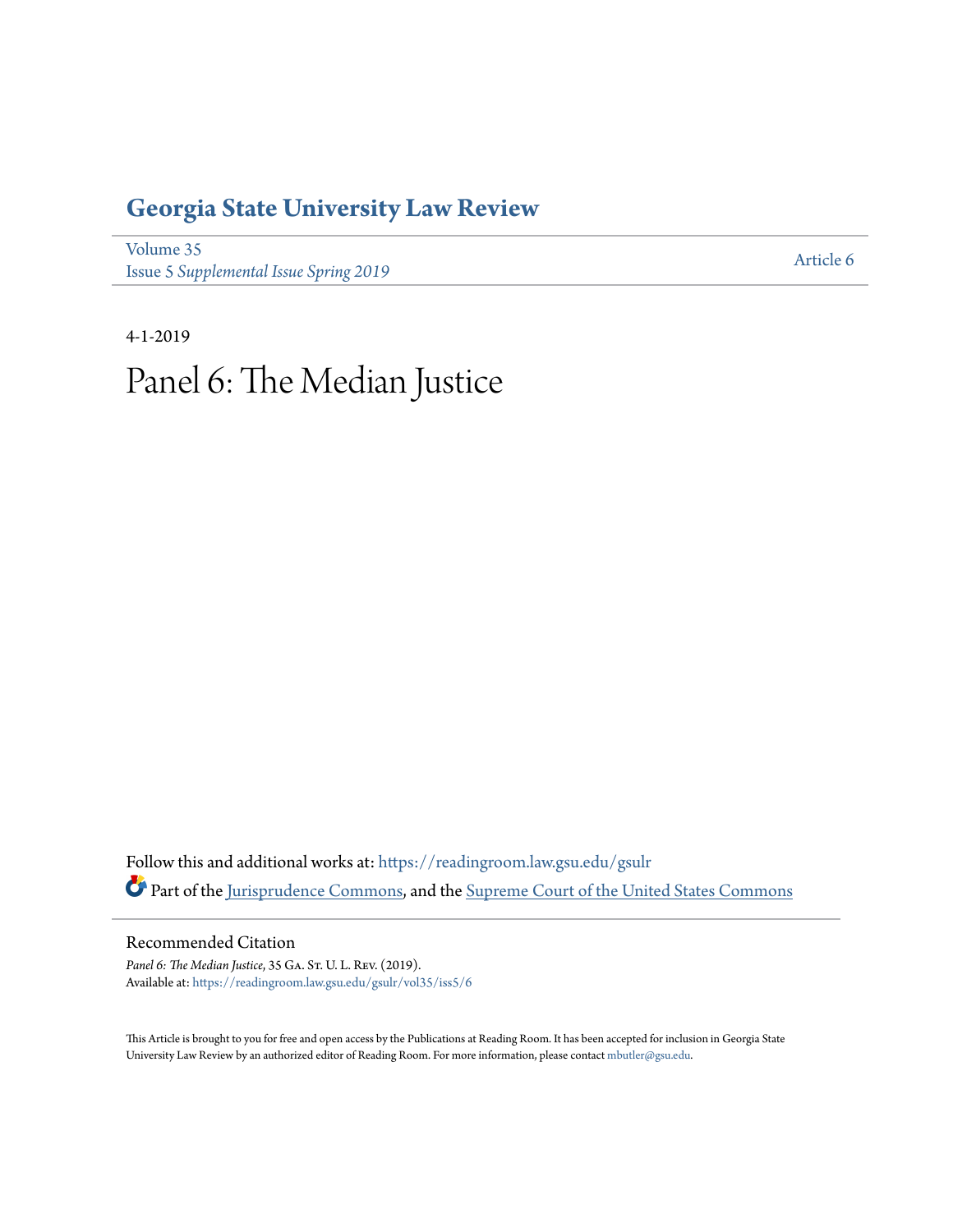## MODERATOR: ERIC SEGALL

# PANELISTS: JONATHAN ADLER, LEE EPSTEIN, AND SASHA VOLOKH

**Professor Eric Segall:** This panel maybe should have been the first panel, I don't know, it was a close call. It was going to be first or last, and I chose last, and it may have been a mistake. This is the panel where we're going to talk about the idea that we've been talking about all afternoon, of Justice Kennedy being "the median Justice" and being the, obviously, most important Justice of the last seventeen years and maybe the last thirty years. Lee Epstein is just a hall of famer when it comes to Supreme Court data and databases and these kinds of issues.

So, I'm going to start by just asking Lee to describe what we mean by the Median Justice, how powerful a median justice Justice Kennedy was, and how valuable is this idea at all?

### **Professor Lee Epstein:** Sure.

**Professor Segall:** I'm sorry, I did not do the schools, I apologize. Sasha Volokh is from Emory, and Jonathan Adler, who you've met before, is from Case Western, and Lee's teaching at Washington University. I'm sorry.

**Professor Epstein:** The median Justice is the Justice in the middle of a distribution. The distribution could be anything, could be the number of children they have or their ages or—but usually, when we talk about the median Justice on the Supreme Court, we're referring to ideology. So, the median Justice—the middle Justice—half the Justices are to that Justice's left, more liberal and half to the right, more conservative. I think that's what we typically mean. We could

1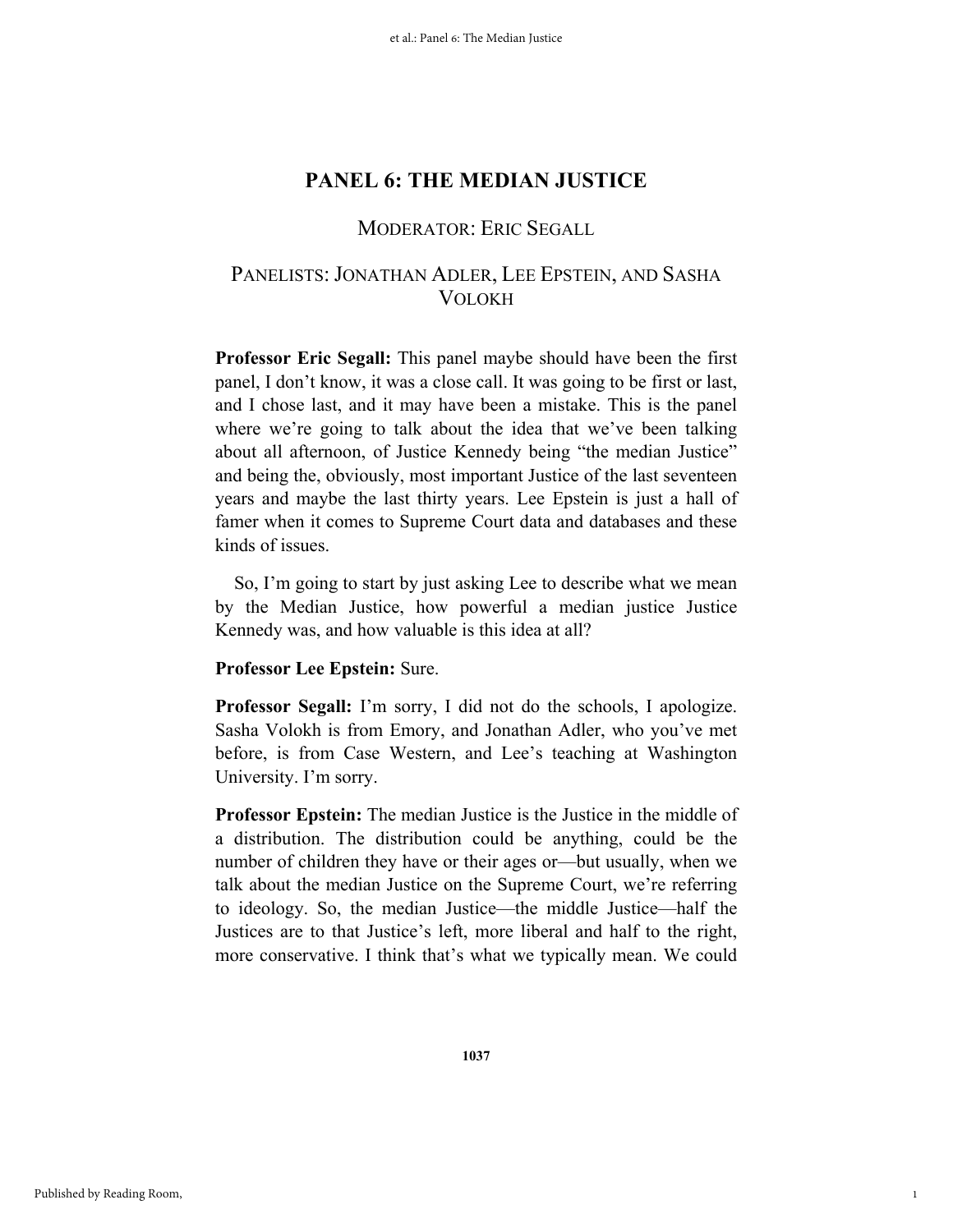talk about a distribution on originalism or other methods, but that's not typically the case.

**Professor Segall:** And how dominant was he as a median Justice?

**Professor Epstein:** We did some calculations on this. We went back to 1937 to present, 2017 term. That's eighty-one terms. It turns out during that eighty-one-term period, there were nineteen median Justices, but I would say Justice Kennedy dominated. He was, of the eighty-one terms, he was median Justice eighteen times. Byron White: fifteen times; Sandra Day O'Connor: nine; Reed: six; Clark: six. When we created that list, one question—am I allowed to ask questions, or you are the only one?

**Professor Segall:** Please. I'd rather retire, so please.

**Professor Epstein:** Here's a question about that: these are the kind of the super medians, the people who held positions of power for a very long time. It's not a very distinguished list in the sense of—I don't really think of Reed, Clark, even Byron White, I don't think they have much legacies that they've left on the Court. Mike Dorf made an interesting point earlier that when he thinks about legacy, he thinks about it in a historical way. When we think about the period from 2005 to 2017, we think about a period of domination by Justice Kennedy. So, that's one way to think about it.

But another is, Eric, more what you were talking about, is today, what do we think? Have their opinions had enormous effect and they're still around and so on. Maybe being a super median, like a Justice Kennedy, is not a good thing for your legacy.

**Professor Segall:** You guys want to respond to that?

**Professor Jonathan Adler:** Well, go ahead.

**Professor Sasha Volokh:** I think there are many ways that you can be a median. For example, if you're a median because you have wishy-washy views—where you have no philosophy and you split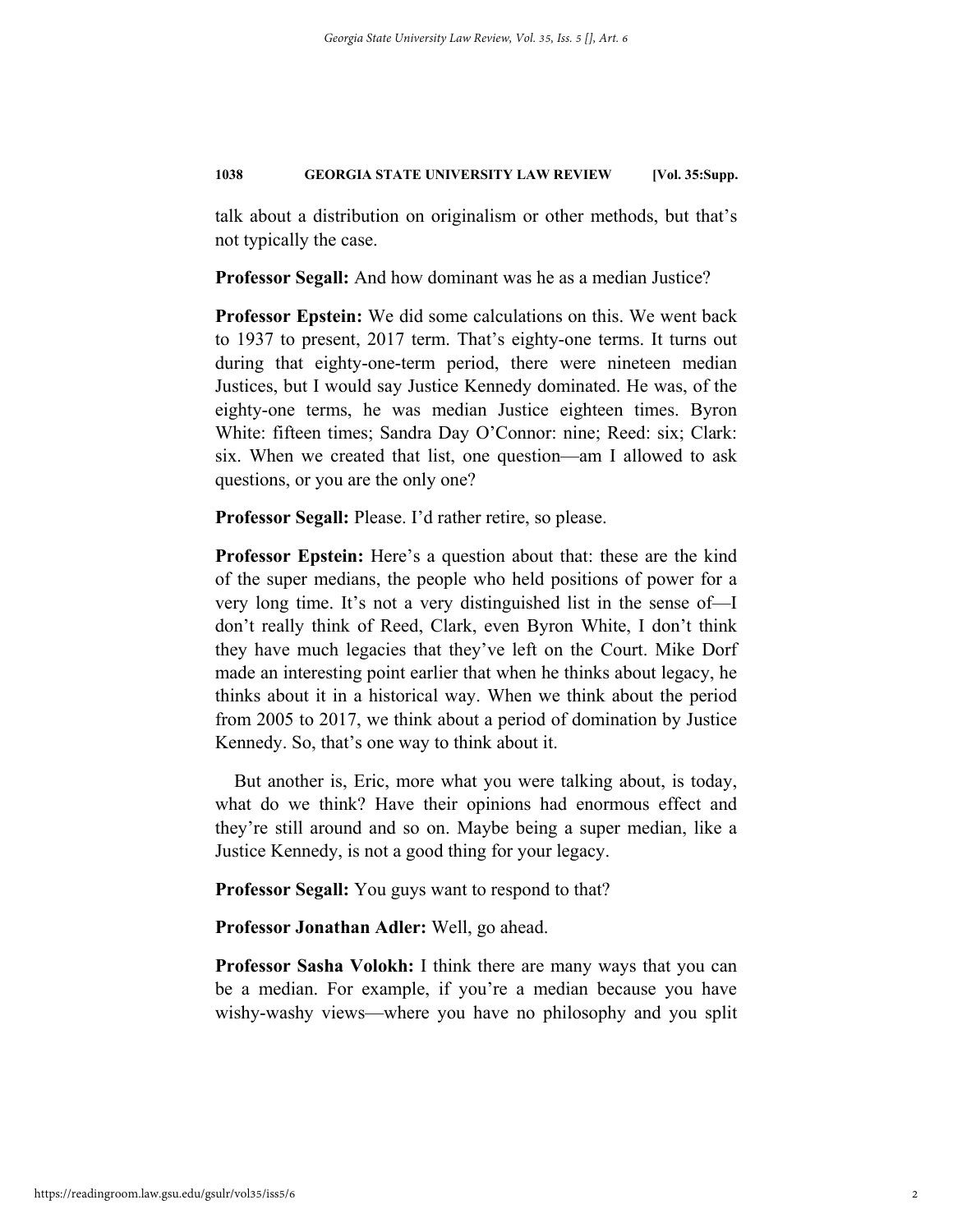the difference between everybody—then you're the median and you determine a lot of decisions. But then, since you had nothing original and distinctive, no one thinks of you as someone distinctive. On the other hand, you could be a median Justice because you really do have something—a distinctive view—which just, by coincidence, happens to be in the middle on some particular issues.

So, I think there's no reason to inherently expect that the set of median Justices is particularly distinguished. Maybe we can compare this with parliamentary politics, where there's going to be some median, small political party that can throw its weight around. Are those median, small political parties the most brilliant politicians, the most statesmen-like, or are they just the ones that happen to be necessary for a coalition? And so, I think there's probably not much that we can say as a matter of principle about whether this should be a distinguished group.

What I found interesting is, you brought this back to the discussion earlier in the day about whose legacy is more enduring. And I think one thing I didn't really like about the earlier discussion was that there was an effort to connect who was more significant with how long it takes for their decisions to be overruled. If you take the simplest-possible political science model where any new majority can just change the decisions of an earlier majority, it's always the median Justice who dominates.

Then, if you have a Justice Kennedy, and if, as soon as he leaves, his decisions keep being around, all that means is that the new median agrees with Justice Kennedy on those issues. And so, in a sense, that makes Justice Kennedy *less* important—because it means he's less distinctive. He just happens to agree with later median Justices on what the proper rule is. In fact, if Justice Kennedy had a distinctive rule that he was pivotal to, and if immediately that rule is overruled, that actually means that Justice Kennedy was more important—not enduring—but for the time that he was Justice, he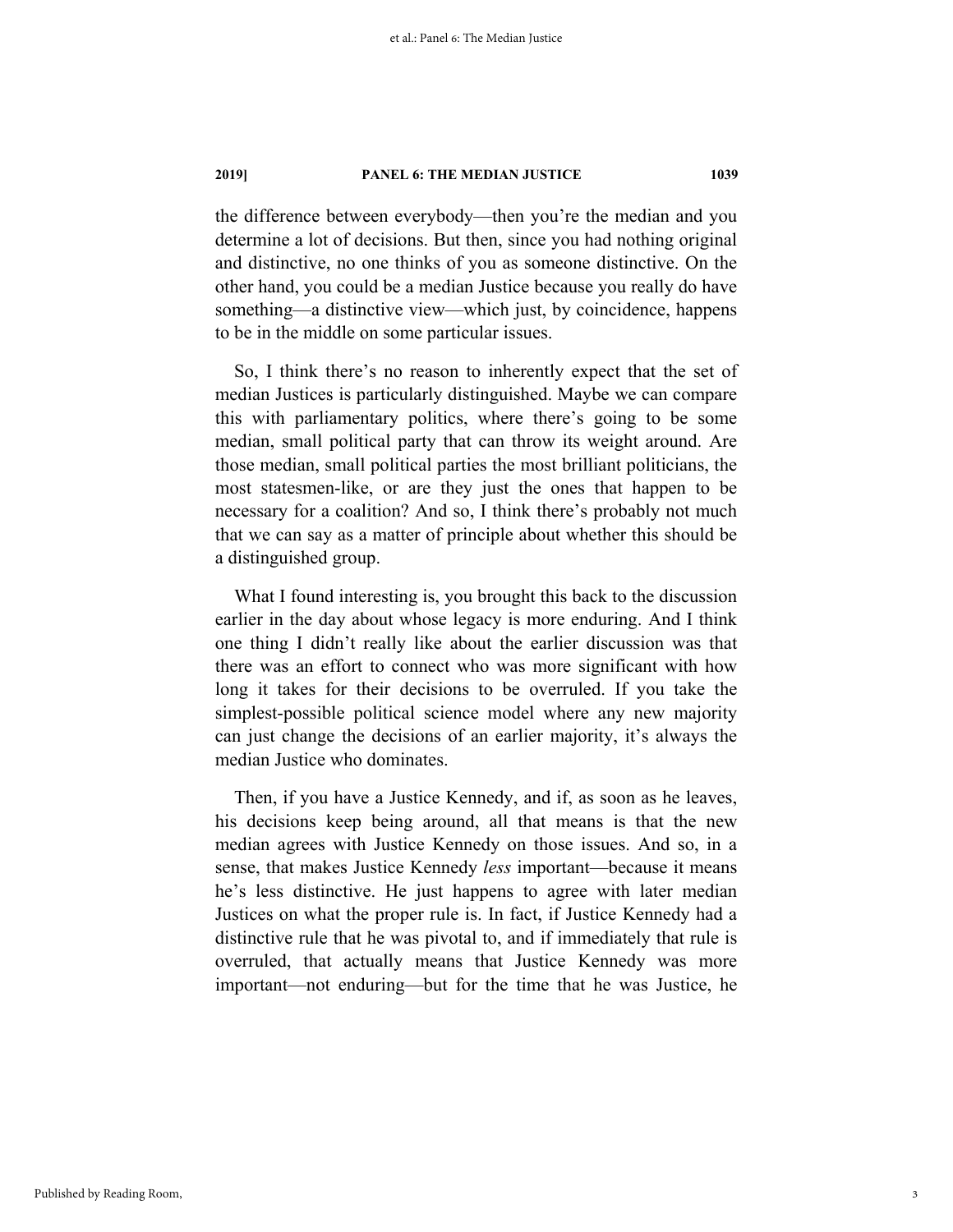was absolutely necessary for that rule, and he was the person without whom that rule wouldn't have existed.

So, it's not necessarily true that somebody who is more significant is going to be more enduring. It could go either way, I think.

**Professor Epstein:** That strikes me as a variation on Mike Dorf's earlier point.

**Professor Segall:** Let's bring this back to the ground just a little bit. From 2005 until June 30th, or whatever it was, of this year, in virtually every constitutional law, divided, five-four opinion, Justice Kennedy was in the majority. That's a long time. And that transcends affirmative action, abortion, campaign-finance reform, and ten other things. Doesn't that make him unbelievably important, Jonathan?

**Professor Adler:** Hugely important, and this comes out in Lee's data. Justice Kennedy was in the majority for 83% of the time in his entire career, but if you just look at the period of the Roberts Court, it's in the 90s. With the exception of two terms in the Roberts Court, he was in the majority more than anyone else. The Chief Justice, who you would institutionally expect to be in the majority more than any other Justice just because of his being Chief, twice was one or two percentage points ahead of Kennedy.

What that means is you can't understand this period of the Court without understanding Justice Kennedy. And the other thing that I think that you don't see as much in Lee's data, but I think is important is that while Justice Kennedy was the median Justice, he was not the middle-of-the-road, split-the-difference Justice that arguably Justice O'Connor was at least in a certain set of cases. Justice Kennedy's modal tendency as a Justice was to be a moderate conservative. That is to say, if you were to count by numbers, he was a moderate conservative in more cases than any other.

But in some of the areas we've talked about today, where he really cared about the subject matter, he might not have been particularly moderate, and he might not have been particularly conservative. And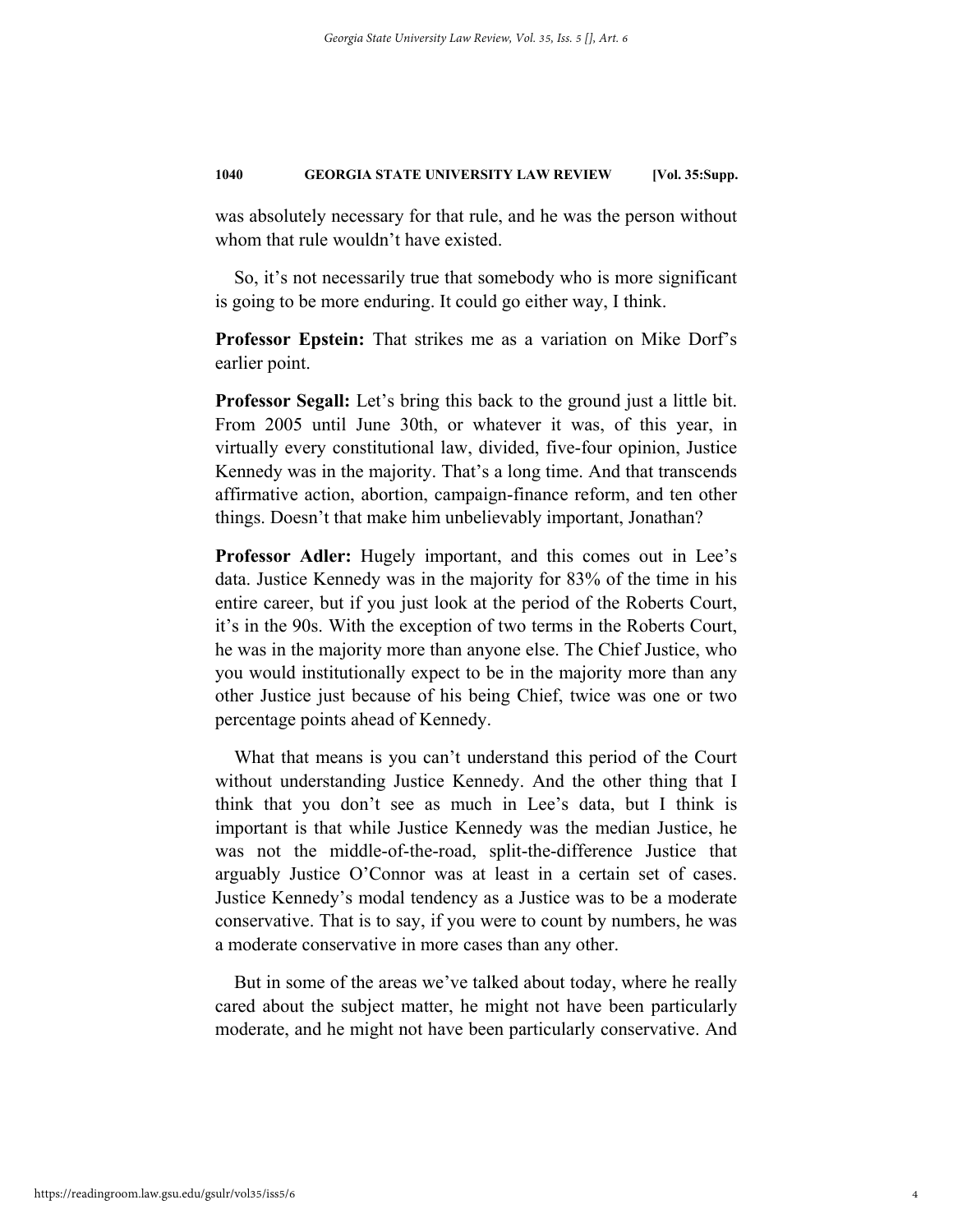so, in those areas of the law, he still was defining the Court's doctrine, but not in a split-the-difference way. When he cared about a particular First Amendment issue, *Citizens United*, he was arguably the farthest right Justice in that case, and he determined what the Court did, not Chief Justice Roberts.

We could argue on issues like same-sex marriage, whether or not he was the furthest. But certainly, he was the one that made aggressive opinions in those areas possible, because he was the vote that the liberals on the Court were worried about losing. And so I think that makes him a particularly distinctive type of median Justice because he stands out when you look at the list of other people Lee identifies in terms of legacy, in terms of impact, on the shape of the court's doctrine.

And whether you like it or don't like it, whether you think his opinions are going to last or not last, that means this period is defined by Justice Kennedy in a way that no period on the Court when Justice White was there is defined by Justice White, in a way that I don't even think the '80s were defined by Justice O'Connor. That's a type of significance that you can't dismiss.

**Professor Epstein:** Just to reinforce Jonathan's point, if you look at the data, Kennedy is the only median to have been the median for an entire Chief Justice era. Nobody else can lay claim at least going back until 1937. That is a major distinction.

**Professor Segall:** It's late in the day, so I have a big question that I think is not data oriented, I don't think. I agree with everything you just said, Jonathan, which is a sentence I hate uttering, but I do, I agree with everything—

**Professor Adler:** I hope someone got that on tape.

**Professor Segall:** I agree with everything you just said. So, we lived in a country from 2005 to 2017 where one person really directed almost the entire gamut of litigated constitutional law questions. Shouldn't we maybe, and I think Lee's going to say that was an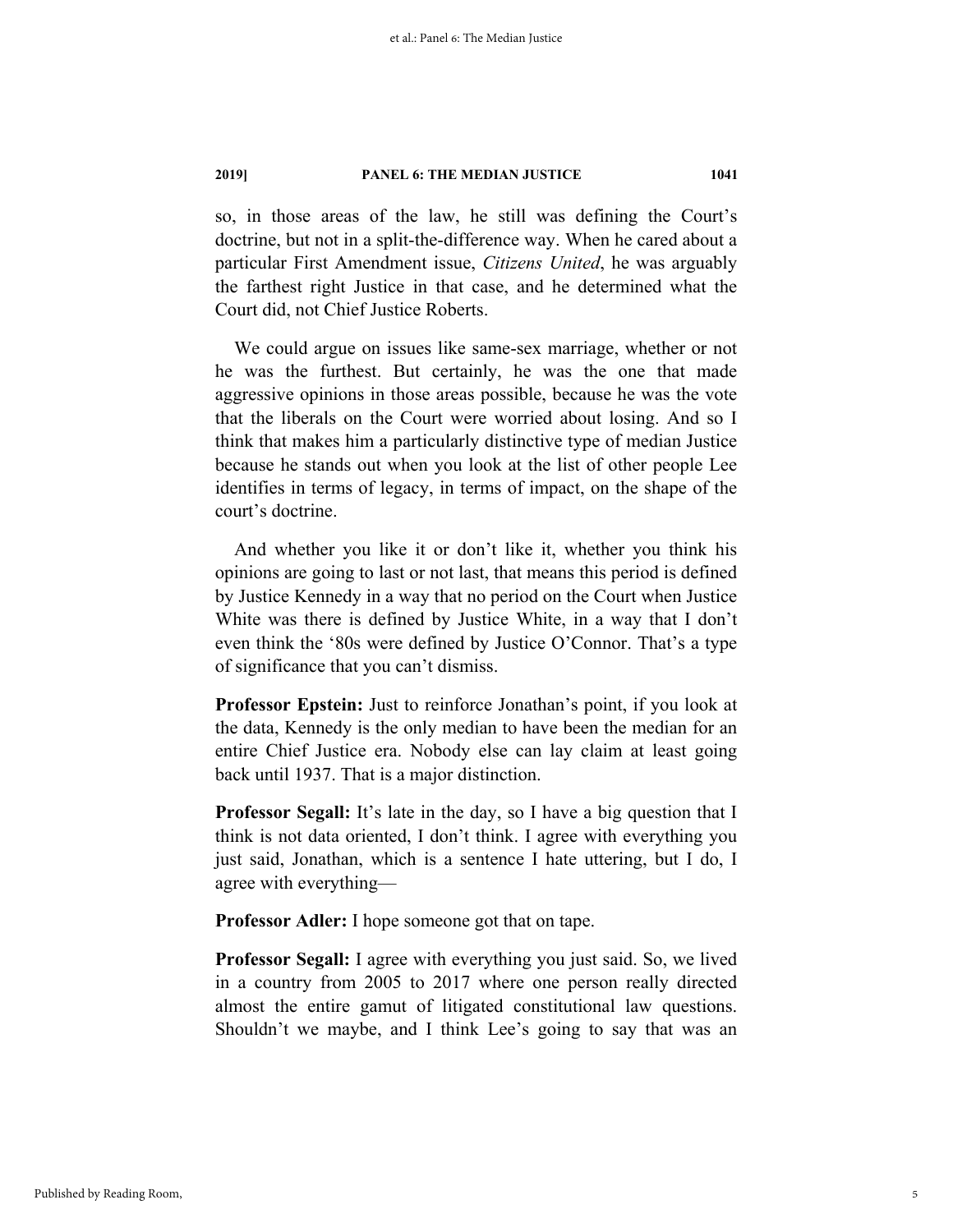historical aberration, but shouldn't we maybe rethink this idea that one person can have that much power.

**Professor Volokh:** I don't know that there's anything inherently wrong with that. That is, whenever you have a bunch of decisions where you can put people on a spectrum and you have the singlepeaked-ness assumption and so on, mathematically there's going to be a median, and whoever's the median will determine the rule in that case. There's going to be a median for a bunch of different cases. Now, sometimes it might turn out that coincidentally, one single person happens to be the median in a lot of areas.

Now, should we attach any significance at all to the fact that a single person happens to be the median in all the areas because he's most moderate on all things? Would it be better if we had two people, Kennedy and "Schmennedy," and Kennedy happened to be the median on all of the hot button social-rights issues and "Schmennedy" was the median on all of the formalism, separationof-powers issues? Would it be better if you just happened to have two separate people?

But I think that as long as every case has a median, then that's just a mathematical property of the decision process.

### **Professor Segall:** Jonathan.

**Professor Adler:** Yes and no. It's the old joke that for the last decade it's been Justice Kennedy's world, and we just live in it or just try and teach it, or whatever. I agree it's the nature of the process. And, if Lee was going to argue that it's an aberration, I think I probably agree with that. There are certain things you would expect to see in a median that we didn't see in Justice Kennedy. And there was a degree of stability, coalition stability, in that period, which I think is somewhat unusual at least as well.

And so, it's not clear to me that that is a permanent or enduring feature. We are arguably, depending on what Susan Collins is finally announcing at this moment and whatever else, entering what we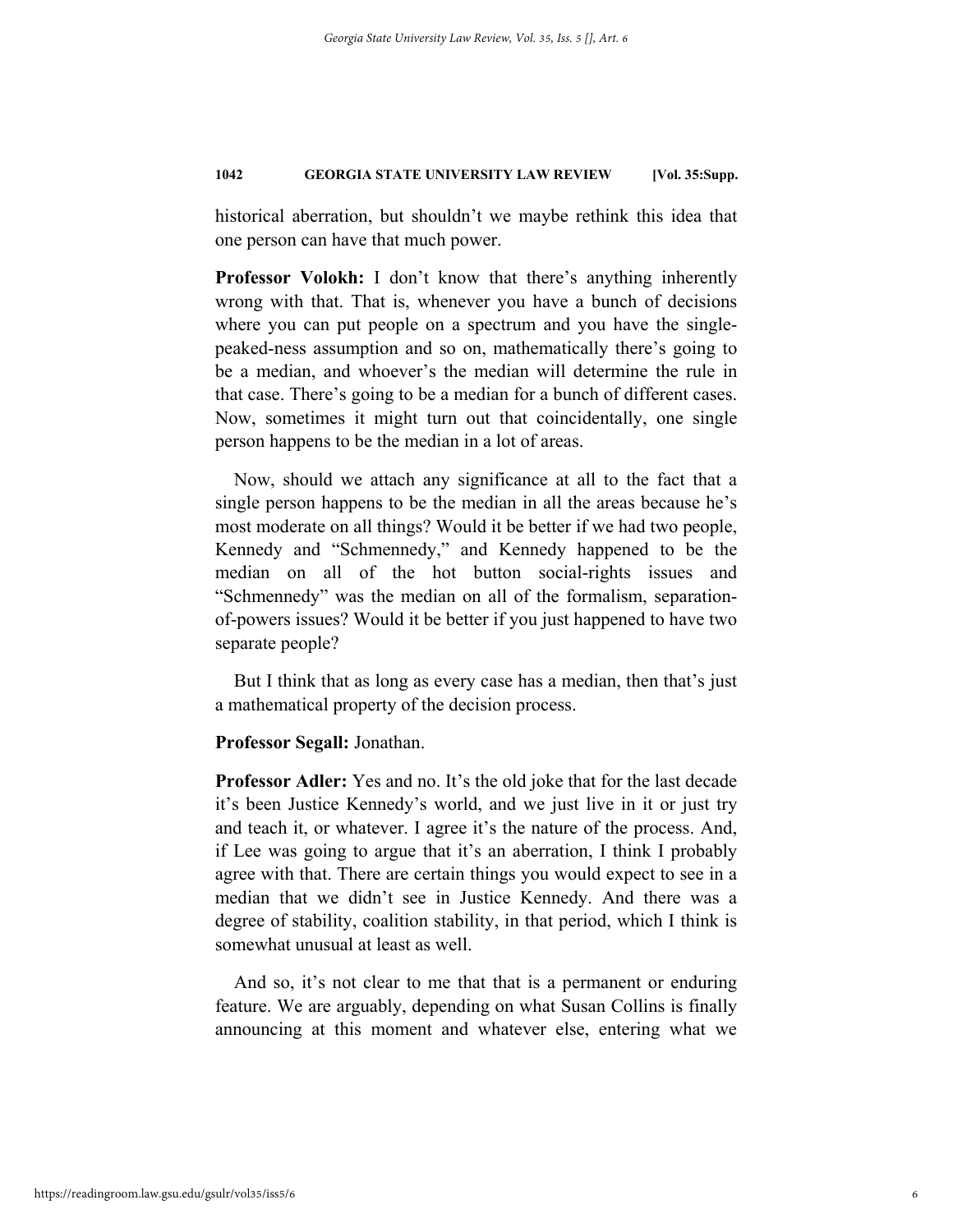might characterize as the second Roberts Court, a Roberts Court that's going to be different in many ways than the first Roberts Court, or what we might've called the Kennedy Court. Maybe Roberts will be the median on that Court, he will be a very different median.

Is it going to matter that it's one person? I'm not so sure, especially given that in 50% of the Court's cases, it's going to still be deciding things, nine-zero or eight-one. And for much of our legal system, those cases still really matter.

**Professor Volokh:** I should mention that for pedagogical purposes, I do dislike—I'm going to agree with you on this pedagogical point. When I teach first-year con law, everyone comes into con law with opinions about whatever—they think it's all going to be abortion, gay rights all the time. And they also come into it with basically the attitudinal model of voting—they realize that, "Oh yes, we're all legal realists, and it all comes down to what you think about the merits of abortion."

In a sense, they are very close to thinking the doctrine is epiphenomenal. And I don't mind that. I think legal realism is probably very true. But, I don't want them to necessarily come to it with that view and stay strongly with that view. I like to undermine it when possible. So, I always like it when I teach the separation-ofpowers cases where there are cross-cutting, not left-right coalitions. That's one reason why I also like to teach admin. So, there are areas where, even if it is still attitudinal, it's attitudinal in a different way, and you have coalitions which are not left-right ones.

In fact, I have data on this because I looked back for the last ten terms: What were the five-four decisions where the winning coalition did not include Kennedy?

**Professor Segall:** In con law or across the board?

**Professor Volokh:** Across all Supreme Court cases. SCOTUSblog and *Harvard Law Review* have statistics that are exactly designed for just that thing. And so, one big area is what we've talked about, the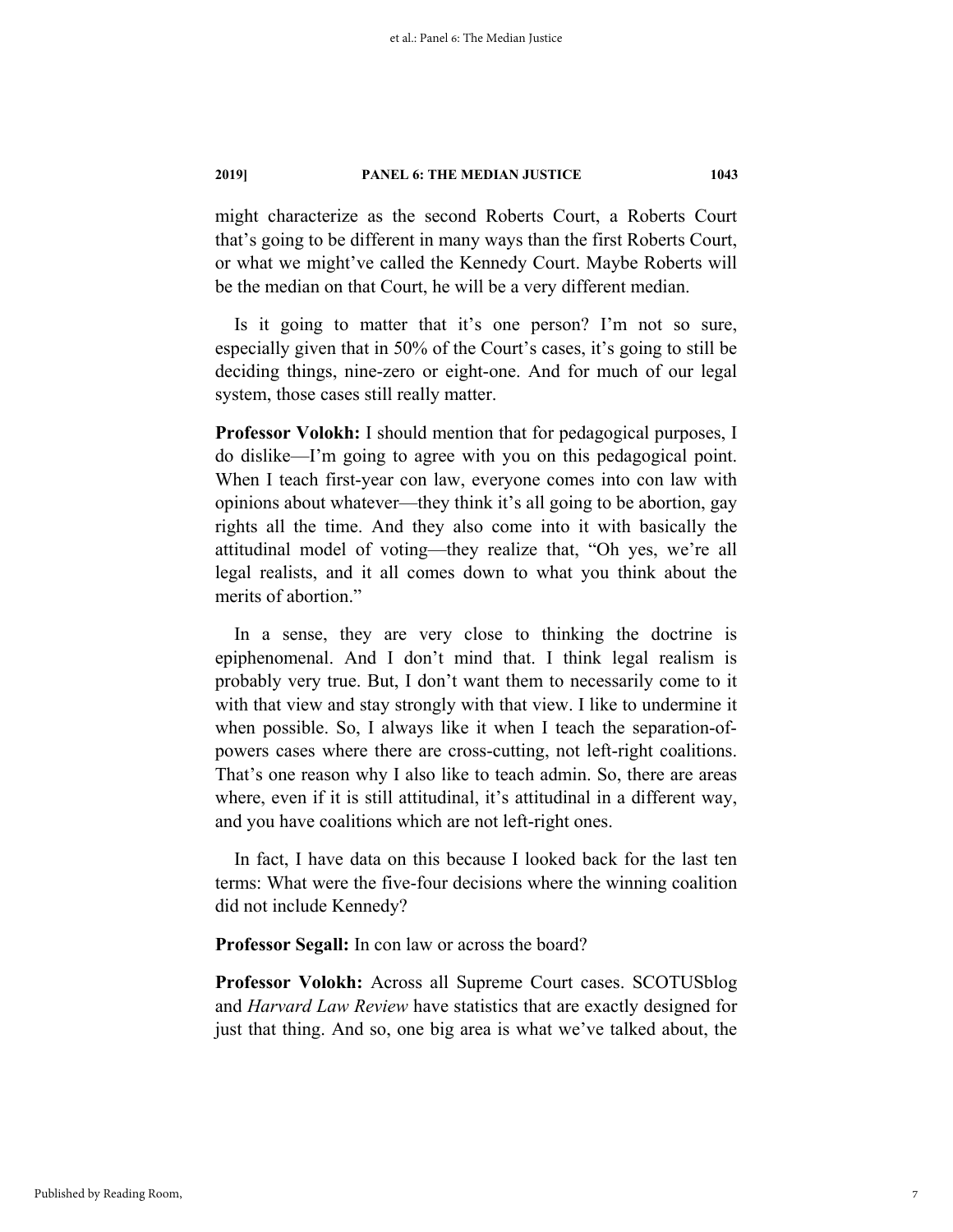criminal procedure decisions, the *Apprendi-Blakely* type things, and some Fourth Amendment things, and Confrontation Clause where either Scalia or Thomas or both join liberals. And so, you've got *Carpenter* in the last term, that's a little bit different, but there's *Jardines* and *Alleyne*, there's *Bullcoming*, *Magwood*, *Melendez-Diaz* and *Gant*. So, you basically have these seven cases that are these kind of *Blakely*-style, I'm going to say—

### **Professor Segall:** Five-four cases?

**Professor Volokh:** Yeah, five-four cases where it's often, for example, a typical one would be Scalia, Thomas, Stevens, Souter, Ginsburg, or Scalia, Thomas, Ginsburg, Sotomayor, Kagan something like that. Then you have some where Kennedy has a very distinctive view, where he has a more First Amendment protective view and he just happens to be in the minority on that. So two cases in the 2014 term, *Williams-Yulee*, about judicial elections, and *Walker*, on the license plates.

And then there are some which are more along the lines of very procedural, separation-of-powers cases, where you just have different coalitions like *Hollingsworth*, the Prop. 8 standing case, or *Shady Grove Orthopedics*, which is about *Erie* and the Federal Rules of Civil Procedure, where you just have coalitions that look very different. I just like that those cases exist, and I like to stress them.

**Professor Segall:** Well, your data is interesting, and maybe you have the numbers for this—

**Professor Epstein:** I just wanted to get back to your question about the value of a median. We've talked the first few minutes here, we're talking about how distinctive Kennedy was, and one of the reasons he was so distinctive is that there was a reasonably sized gap between Kennedy and the right side of the Court and Kennedy in the left side of the Court, not so last term. And that's very, very unusual. Usually, we have a softer middle. So, the left can jump over the median to make a coalition with the right, right with the left.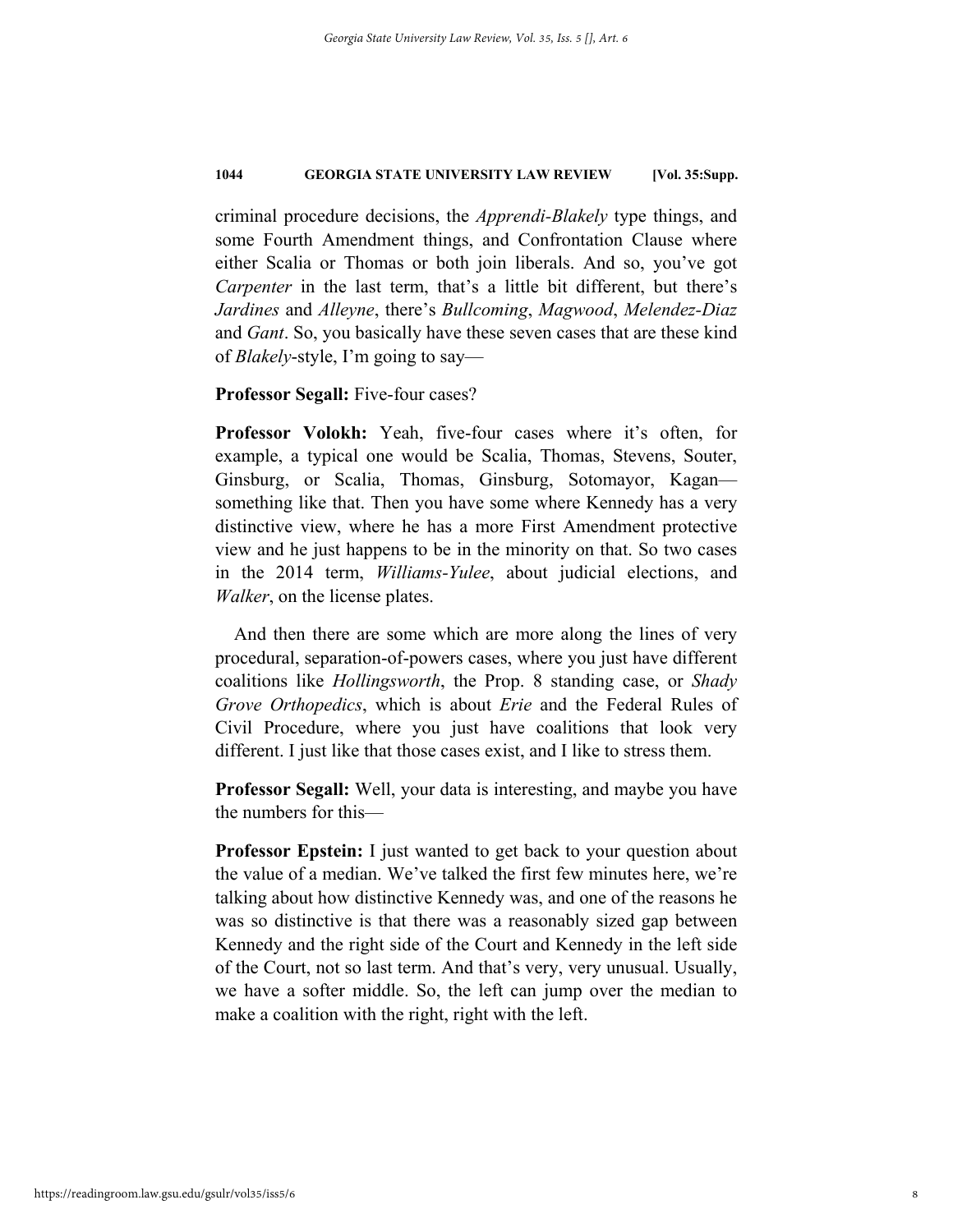You're very focused on Kennedy as the median, but he's quite unusual. We'll see a very different set of circumstances next term.

**Professor Adler:** I'd like to just add one thing, too, about the gap that Lee's data shows in terms of making Kennedy more of a super median and so on. Combine that with the persistence over multiple terms is really where you get the significance because any given term the mixes of cases is such that you're not getting a full cross-section of the range of cases that the Court experiences. You can imagine mixes of cases that produce lots of different Justices as medians if you don't have this characteristic that Lee just identified of the space to either side of that Justice.

And it's that space that means that in term after term with different mixes of cases, with different issues before the Court, you replicate the same phenomenon. It would be really interesting, and I think peculiar, if that dynamic where to reassert itself in the near future.

**Professor Segall:** I'm obviously more critical of the institution than other people, but if Hillary Clinton wins, and Merrick Garland gets on the Court, and Kennedy stays on longer or whatever, we may be entering a polarized age where any moderate, conservative or moderate, liberal Justice is going to be the median. So I agree with your data is what your data is, and Kennedy was a historical aberration to that point. I think we live in a Merrick Garlanddominated—it's possible we live in Merrick Garland-dominated world if Hillary Clinton wins the election.

That's a hypothetical that obviously could have happened. One other question, though, Lee. I assume from your data that if a historian was writing today and looking at the Supreme Court over time, Justice Kennedy has been the most dominant Justice by far in a very long time.

**Professor Epstein:** On virtually any indicator I can think of. If you can think of one I haven't, then—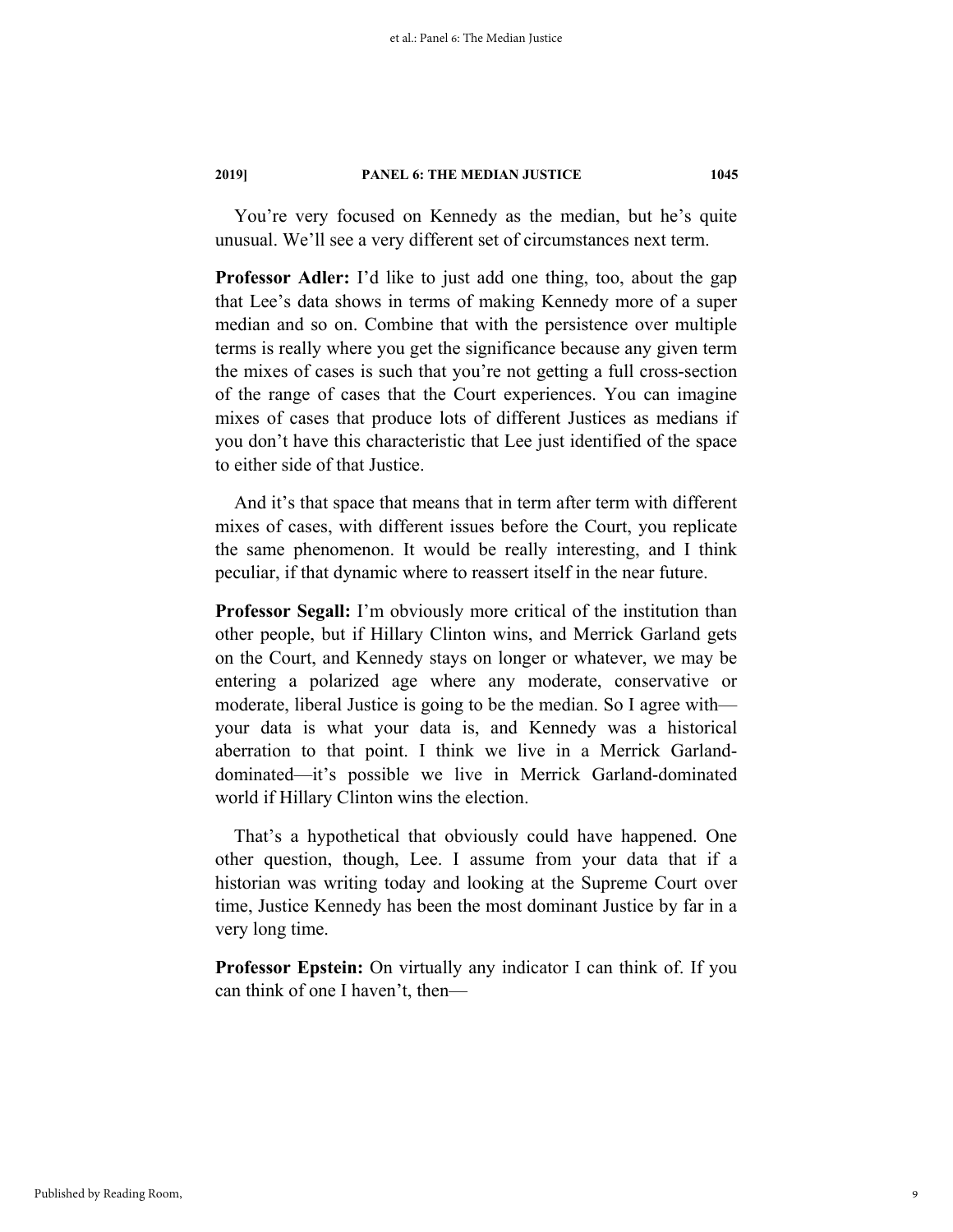**Professor Segall:** Well, I don't understand your—I'm not a data person, but I don't understand your data because my understanding is in virtually every year of the Roberts Court, Kennedy was in the majority in over 90% of the five-four decisions.

**Professor Volokh:** Yes. I am not making a point that these cases are dominant or anything. I totally agree. It's interesting when we talk about median Justices, I find it interesting to stress that—let me put it this way: merely talking about Kennedy as the median Justice, I think, gives a lot of emphasis to a strict, not just attitudinal model of voting, but a strict left-right attitudinal model of voting.

And I just think it's useful to point out to people, and in particular to point out to beginning students, that it's not all like that—that much of it is like that, and the attitudinal model is not wrong, and legal realism is not wrong. But it's useful to look at areas where either there might not be a median, or the median is something different, or the coalition is different. Just by way of comparison, my total list of all the cases for the last ten terms where there was a fivefour majority that didn't include Kennedy—there are twenty-six of them, so it's not a large set, but I just find it's useful to talk about them.

**Professor Segall:** I mean, twenty-six out of seven hundred—not seven hundred, this is just five-four cases.

**Professor Volokh:** Only five-four cases.

**Professor Segall:** I do want to make one comment about your—well, Jonathan, this is a recurrent theme of our Twitter wars. Jonathan likes to point out that 50% of the Court's cases are nine-nothing or eight-one or seven-two, whatever, or some high percentage. And there's an important point about that, which is, they select their own cases, and they're not going to take seventy-five cases, or seventy cases out of seventy-five, that raise ideological issues that will divide them because they know—at least in the current seventeen years they knew if they did that, if they were five-four 80% of the time,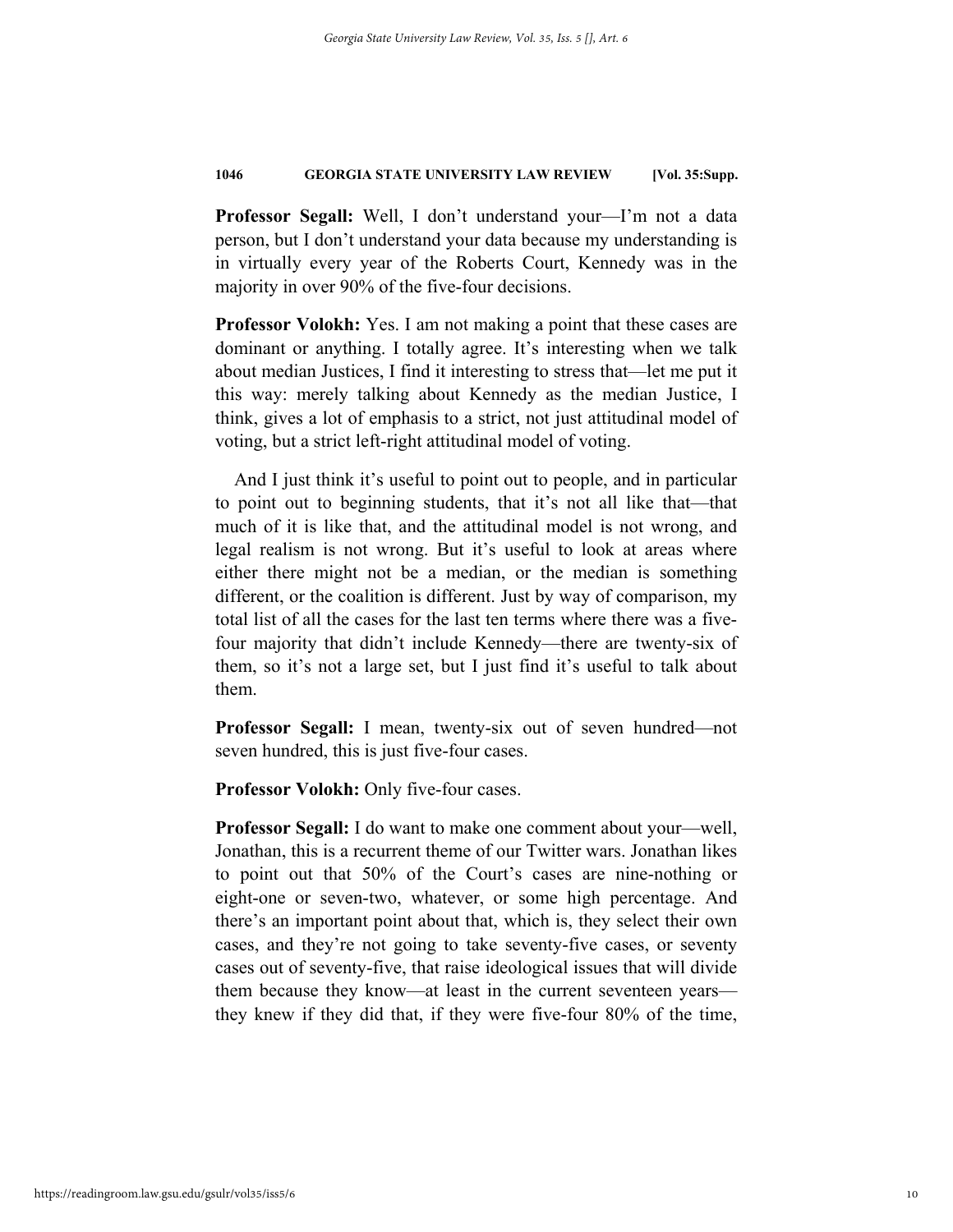90% of the time, the American people would view that institution very differently than when they are unanimous 50% of the time. And they control that.

**Professor Adler:** I don't think that's the dynamic at all. This Court more than any Court, certainly in my lifetime, but in a long time. Yes, it's a discretionary docket. The mandatory appeals docket has shrunk to almost nothing. It's almost a pure certiorari docket. It's also a Court that applies what you may characterize as traditional criteria for certiorari very strictly. That is to say this Court is really looking heavily for Circuit splits or other things that are distinct reasons to grant, such as the striking down of a federal statute.

It's rare that they take a case that doesn't fall into one of those two categories. There are a handful a year, really not very many, and the vast majority are Circuit splits. So what that means is that they are only taking cases in which really smart, really thoughtful lower court judges have already disagreed with each other. You can argue that they don't take every Circuit-split case every year, but if you look at the ones that they deny, there often are obvious vehicle problems, or they're cases where there's at least a plausible argument that they want things to percolate.

And so, to me at least, when you look at that, the fact that they're not five to four in virtually all of those cases is the remarkable thing because they are picking cases that lower courts have already shown people operating in good faith are going to split on. And the fact that they can be 9–0 in even 30% of those cases is notable. They are taking the hardest cases about which we would least expect unanimity and finding unanimity a decent number of times. And when they split five-four, I forget the exact number, I think it's about two thirds of the time it's on ideological lines or about that amount during the Roberts Court. And you'd expect that of the five-four cases. But I look at the data, and I say, "It's surprising they're not splitting that way more often within the nature of the docket now."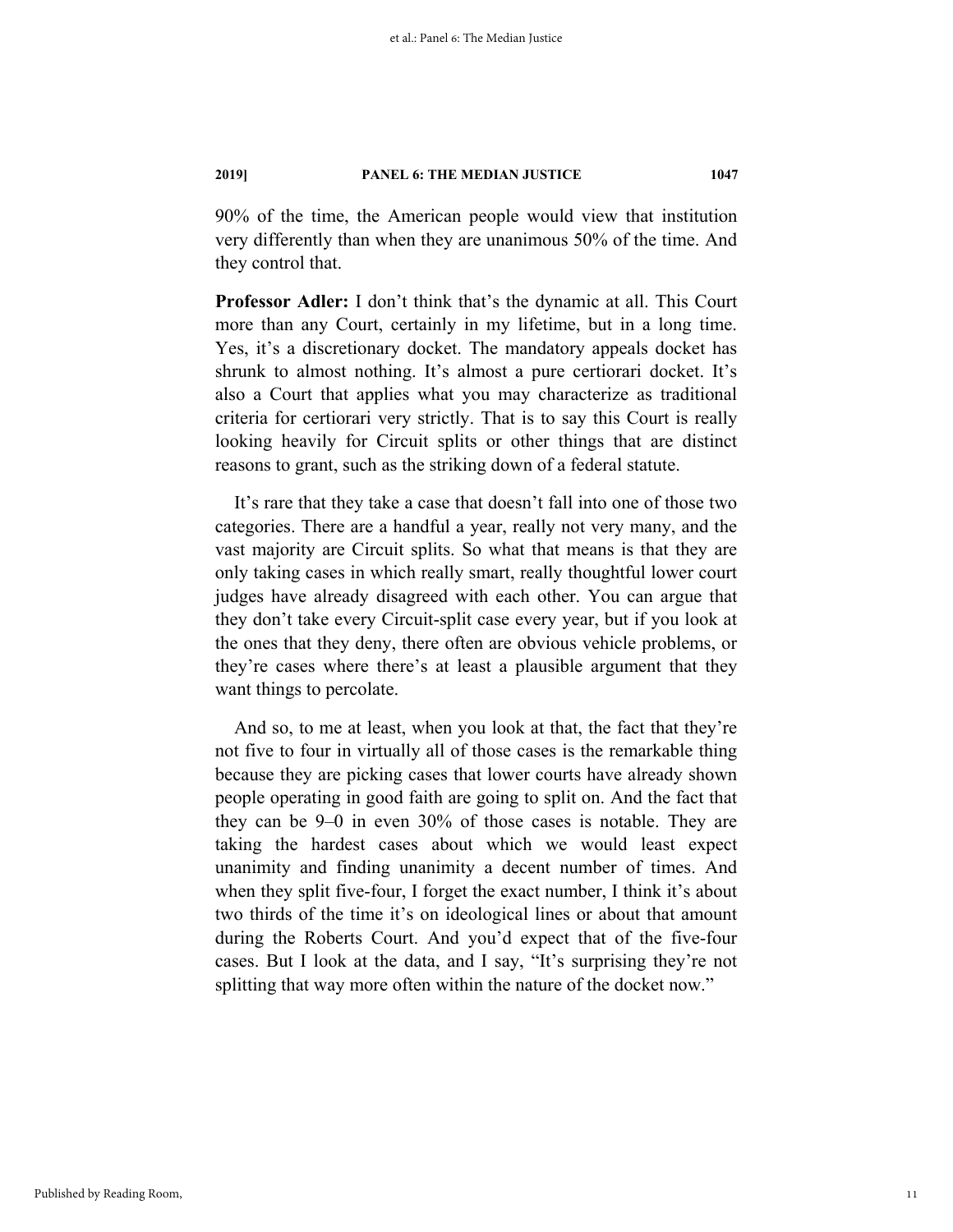**Professor Epstein:** Isn't your only point really that they can use docket control to look more or less political?

**Professor Segall:** I have two points. That's one of them. And I think they—I'm not saying they sit in a room and say, "We're not going to take," but I think it does happen. Justice O'Connor at this law school, albeit after her retirement, was asked about her favorite cases, least favorite cases. And she gave a remarkable answer that in some ways wasn't a very nice answer. But she said two things. She said, "I just never—Native American cases just drove me nuts, and, of course, nobody ever wants an ERISA case." That's a direct quote. "Nobody ever wants an ERISA case." It's pretty much a direct quote.

**Professor Volokh:** It's not wrong.

**Professor Segall:** It's not wrong. I wouldn't know, but yeah, I think it's not wrong. I think, Jonathan, one of the points that you are overlooking is there are a lot—we have clerks here, all kinds of Supreme Court clerks here, and I did not clerk for the Supreme Court. But it is my impression, talking to people and observing, that there are many cases they don't care that much about, and when they don't care that much about it, they will join a unanimous or eight-one or seven-two decision without spending a lot of time and angst on it. And Justice O'Connor implied that pretty strongly when she was here.

**Professor Adler:** That might be true, but if I'm the Chief Justice- and remember,—if we're going to identify a single member of the Court who's responsible for this shrinking docket, Rehnquist clearly had a role in that when he was Chief and Roberts does now, but if his goal is to make the Court look less political by having more unanimous decisions, you don't have a sixty-five-case term.

If your goal is to have a Court that looks less political by having more unanimous opinions, you would grant an additional forty cases that you know are all going to come out nine-zero, and then your numbers look great. So, if that's what we think is going on, that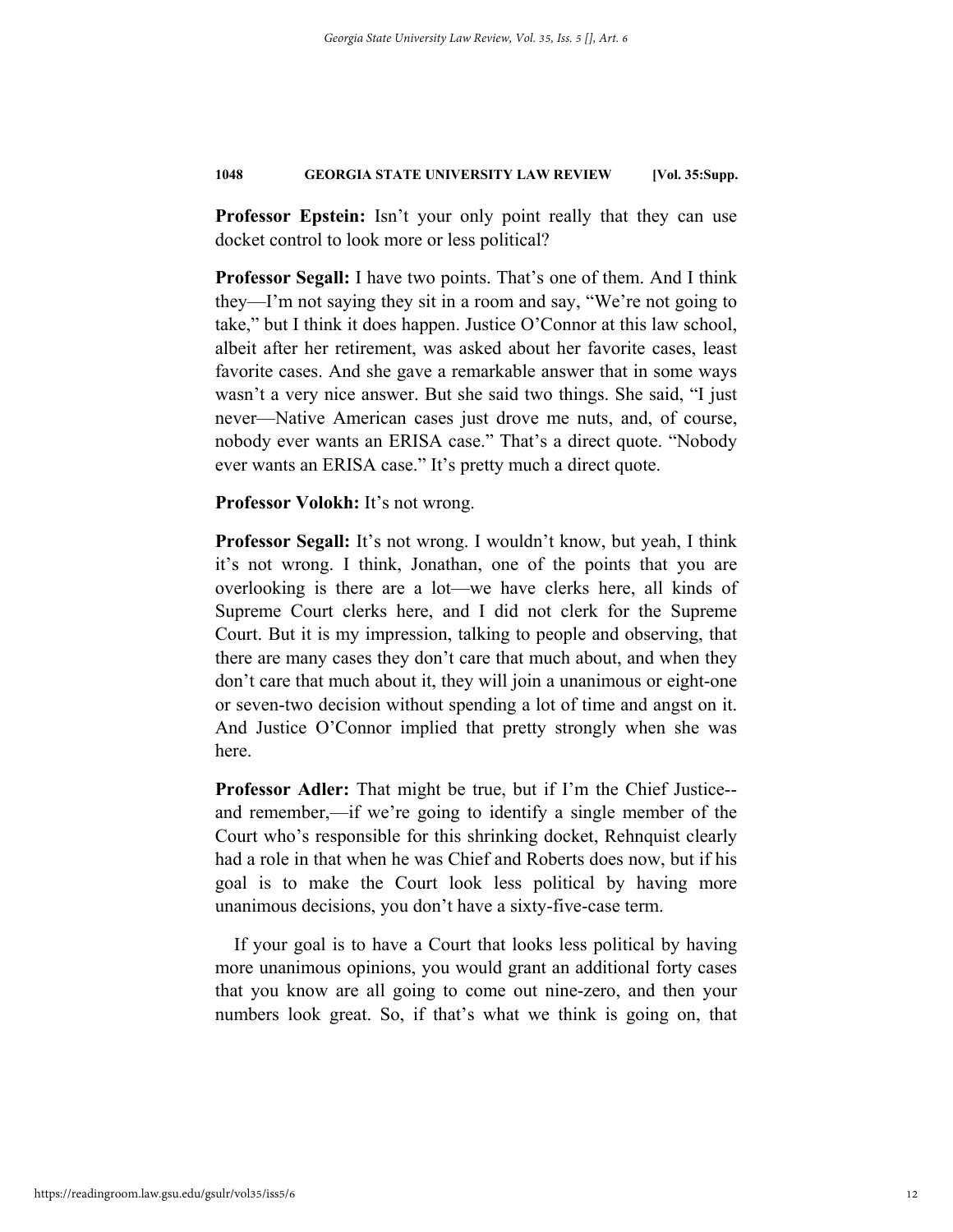doesn't explain the behavior that we see. It may be that when it comes to ERISA, no one's going to go to the mat fighting over how to interpret the third comma in a sentence or something.

I'd accept that. But if cert. is being used to make the Court look less political, they're doing the exact opposite of what they would be doing if that was their goal.

**Professor Epstein:** Take sixty-five ERISA cases.

**Professor Adler:** Well, they could do that too.

**Professor Volokh:** By the way, I suspect that if we looked at some term where the conference notes were available, then there will be a lot of cases where it's not that there was some initial division at conference, but then, because it was a very low-stakes case, everyone decided to join what was initially a five-four vote. I think at conference you would even find that it was nine-zero in the voting, so it actually probably even looked easy to the law clerks and in the initial discussions in chambers.

**Professor Segall:** The docket has shrunk significantly. That's clearly true. There may be different theories about that. Certainly, Judge Posner would have some interesting theories about that. One of which is, it has nothing to do with what you were mentioning, but they just want to do less work with their four law clerks. Do you think the Court uses docket control to appear less ideological?

**Professor Epstein:** I think it certainly did in the 2016 term. It was a very low-key term. There were no big constitutional cases on the docket. They had their most consensual term in about fifty years.

**Professor Segall:** You're baiting me here. You mean the term they were four-four? That evenly divided four-four term?

**Professor Epstein:** But it was a lot of other things going on. There was the Merrick Garland fight. There was an election. It's overdetermined why they did it, but they did it.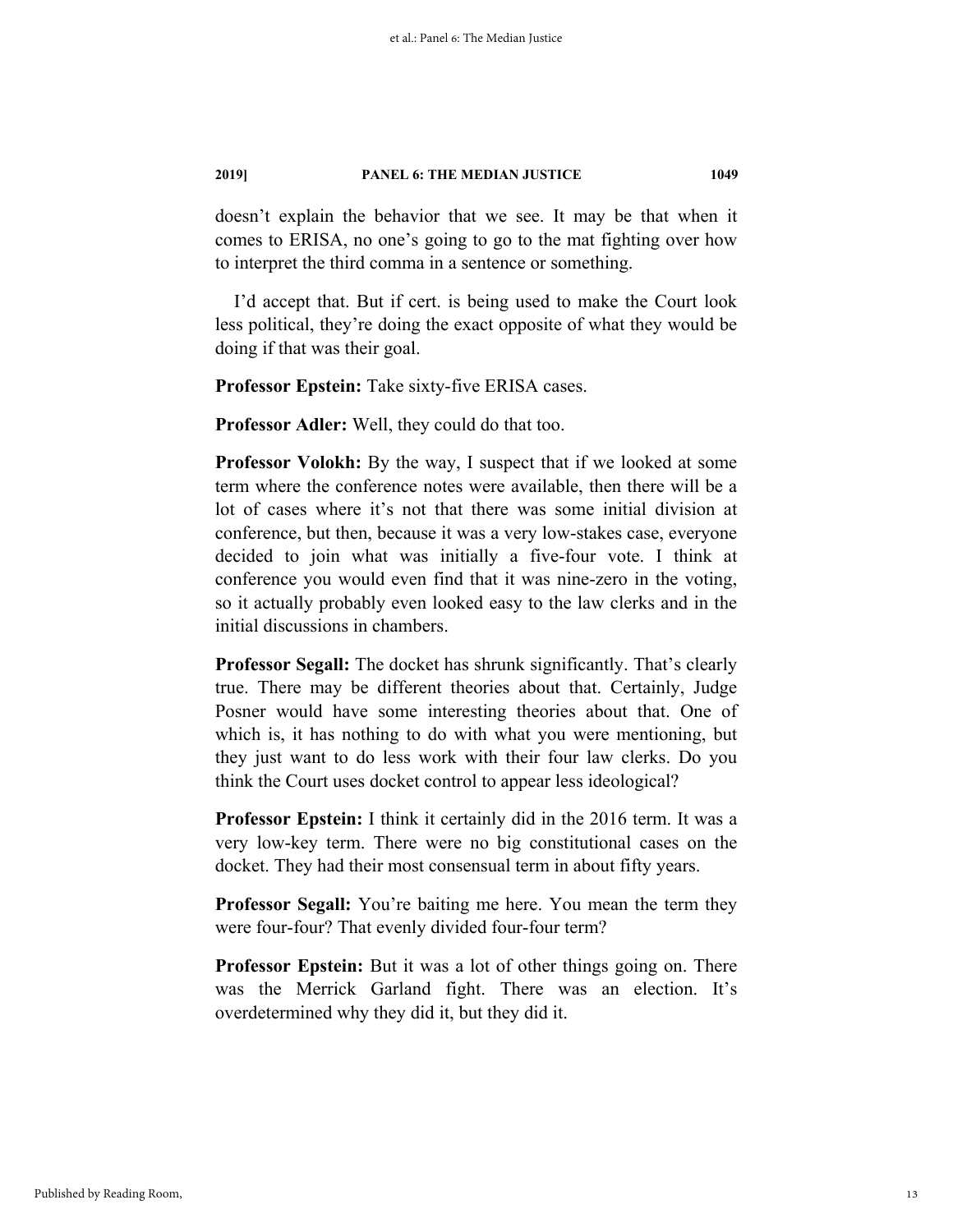**Professor Adler:** And they are behind now. The long conference this year produced I think only five grants or something. And we can understand that. I think if you want to tie Kennedy into this, I think the Chief Justice's vision of a Court that is less political or that is more like the umpire --you can ignore and not the fret about the balls and strikes part. Think about his comment—about Roberts's comment—about how(I'm going to paraphrase it), you don't go to the game to watch the umpire. If you're talking about the behavior of the umpire after the game, that wasn't a good game. You want to be talking about the players.

So, for that vision of the Court, docket control, taking fewer cases means fewer calls the umpire has to make. And when you look at the Chief Justice's approach to questions of justiciability, you see that. And what's interesting about Justice Kennedy is Justice Kennedy, for a variety of reasons, wasn't on board with that broader project of reducing the number of cases. He had a tendency to often vote on the margin with conservatives on whether there are implied rights of action and standing on lots of things, but often in ways that would not fully close the door, *Vieth* being a good example of that.

But even in standing cases. In *Lujan*, he joins Scalia's opinion, but he has to write the separate opinion. "You know what, if Joyce Kelly had bought a plane ticket, maybe she'd have standing," which meant—

**Professor Segall:** Or if Congress defined the law better.

**Professor Adler:** Right. And then so *Massachusetts v. EPA* comes along. My view of that case is, is that the standing arguments, which you know I was sympathetic to, but the arguments that there weren't standing were very strong arguments. If Massachusetts didn't have standing, then it was possible that no climate-change plaintiff had standing. And for someone like Justice Kennedy, that would mean closing the door completely. He wasn't willing to do that. He was willing to kind of push it partially closed, the way Chief Justice Roberts would like to do, but he wouldn't go that full distance.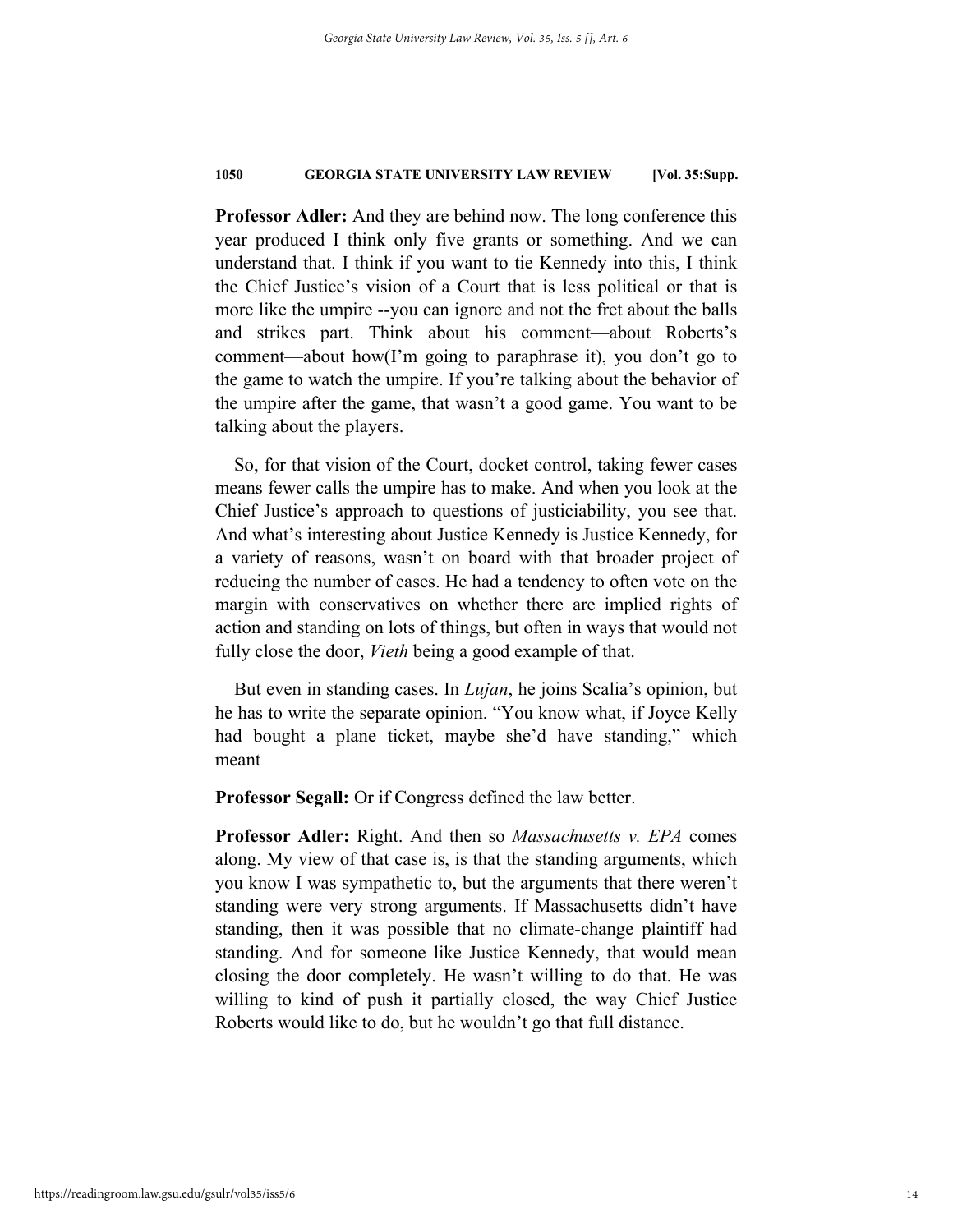And then again, for Chief Justice Roberts, that's, "Let's take the Court out of the game." Justice Kennedy wanted to at least the option of being in the game.

**Professor Segall:** On that point, in *Massachusetts v. EPA*, where the Court granted standing kind of surprisingly, I think, to Massachusetts to challenge an administrative rule that affects global warming maybe, Justice Rehnquist had said several times in the 1970s, and this is almost a direct quote, "The fact that no one would have standing does not mean that's a reason to find standing," and I think Justice Kennedy thought the fact that no one would have standing would be the exact reason to find standing consistent with the judicial supremacy Steve Griffin talked about.

**Professor Epstein:** I think Jonathan makes an excellent point. I agree with his analysis that this is one of the bigger changes as the median moves, there's others, of course, but as the median moves from Kennedy to Roberts.

**Professor Segall:** Yes. And my question about that is do we think— Erwin Chemerinsky has been going around the country giving speeches saying this will be the first Court since, I don't know, mid '70s or early '70s without a moderate, a true moderate median Justice if we think Kennedy's a moderate. How is this lack of a median unless Chief Justice Roberts changes his spots, he's not going to be anywhere near as left as Kennedy. How is this going to affect the future of the Court?

**Professor Epstein:** Well, it's a median in name only, in a sense. If all these hot-button cases, closely divided cases, are simply five-four, with the Democrats on one side and all the Republicans on the other, it doesn't look the same. It's a very different kind of Court. But, I take Jonathan's points very seriously on how Roberts can play that median role.

**Professor Adler:** We talked already about how you can define medians along different dimensions, and the way Roberts is a median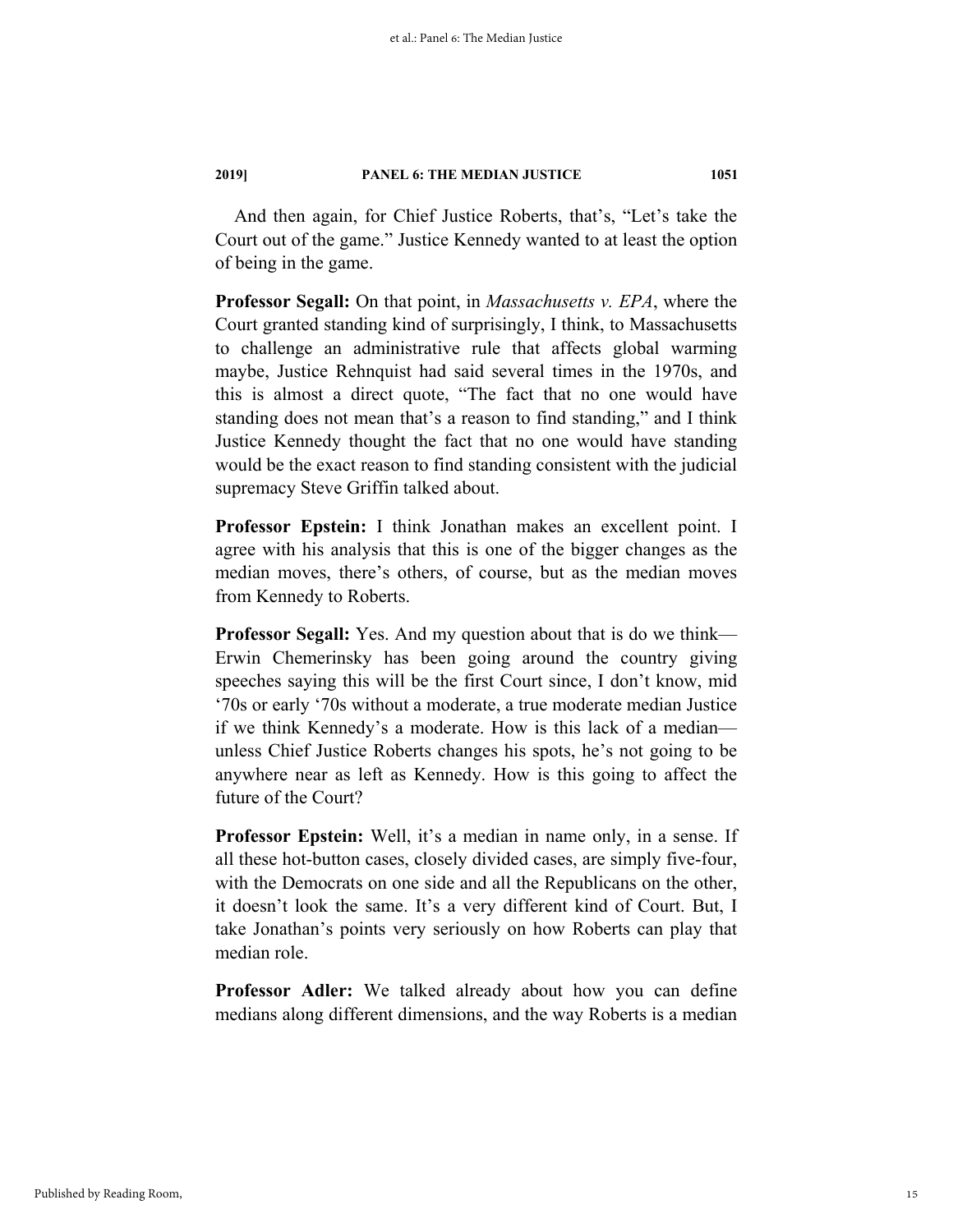Justice in some respects is his minimalism, not necessarily a left-right thing. And we know that there are reasons to suspect that Justice Thomas and Justice Gorsuch aren't really sympathetic to the minimalist approach the way Scalia wasn't either. There are all these opinions where Scalia would—with Roberts, but also even in the Rehnquist Court, we talked about *Webster* earlier—where Scalia would criticize the Court for not going where he thought the logic of the analysis needed to go.

And so, there will be an interesting dynamic where Roberts, for a different set of reasons, if he follows what we've seen from him over the last ten years, will often be trying to get majority opinions that do a little bit in most cases. There are obviously a handful of issues where Roberts is willing to set aside his minimalist tendencies for other things that matter to him. But this will create a very different dynamic. He will be looking for ways in which we can split the difference a little bit in a way that Kennedy, especially when Kennedy was writing, he wasn't as interested in.

And that's very different—

**Professor Segall:** And that's a big difference, I think, between Justice Kennedy and Justice O'Connor. Justice O'Connor was very much a "this day only"—is that a fair description of the type of Justice she was? Whereas Kennedy was not a one-day-only guy. Kennedy was a "let's resolve this issue." In many cases like *Citizens United* and other cases. Are there benefits to having a strong median Justice when the country is so polarized?

**Professor Adler:** I hope so.

**Professor Volokh:** I think my answer to that, actually, it goes along with my gut reaction to what you said Chemerinsky was saying. Often, when Justices are characterized as being conservative, liberal, moderate, or whatever, it may be somewhat tendentious. I know that, for example, the late Judge Reinhardt used to say that there were conservatives and there were moderates on the Court. But if you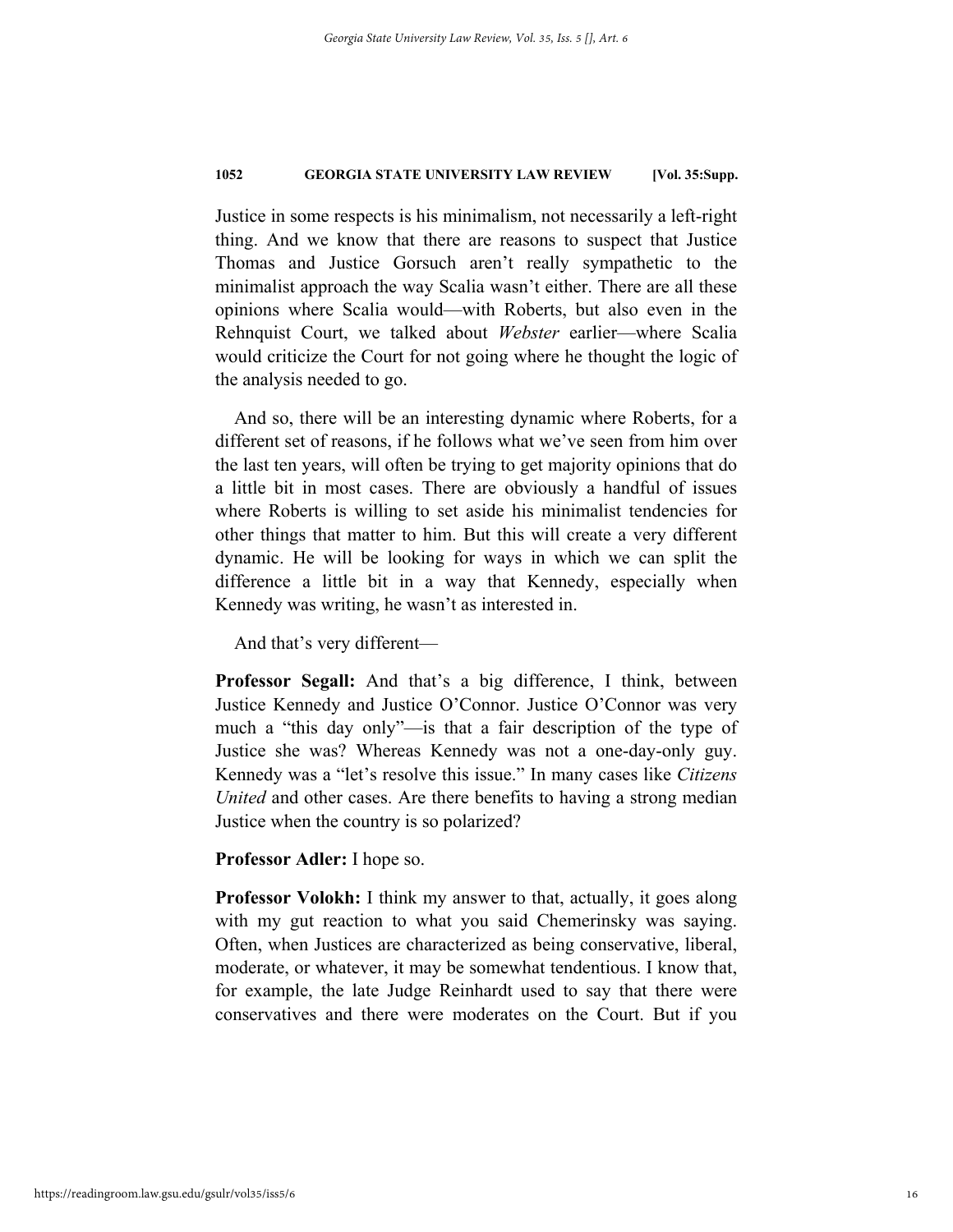talked to some other subset of my friends, they would say, "Yeah, there are liberals on the Court and there are moderates."

So, when you say that this is going to be the first time that we don't have a moderate because Roberts is no moderate or something, that doesn't really have an objective meaning, but there is, mathematically, a median. And in fact, one consequence of having a median where there's a lot of empty space on the left and right of that median is then you can define that median as having a lot of power. If you have a median that clusters together with others, that median Justice actually has less power, especially if they're close to someone else. They might switch around, and you might have many Justices playing the role of a median.

Now, I've said earlier, I don't know if that's particularly meaningful, but if you think that there is something problematic with someone really being so in the middle and actually being moderate when others are not, and then there's a lot of room for them to move around, then you do have one individual having a lot more power.

**Professor Segall:** Lee, do you agree with Sasha's skepticism about characterizing judges as liberal, conservative, and that data being—

**Professor Epstein:** After sitting here all day, absolutely not. Even the most doctrinal among you are characterizing either the left side of the court, the right side of the court, the liberals, the Democrats. So, no.

**Professor Segall:** You don't agree, or you do agree?

**Professor Epstein:** I don't agree with—I'm not skeptical about it, especially, as I said, after sitting here and listening to people who think that there's some doctrine left on the courts talking about the Court in political terms.

**Professor Segall:** I think most political scientists think that data about liberal, conservative judges is very valuable and tells a real story. Assuming that's true for a moment, how do we fairly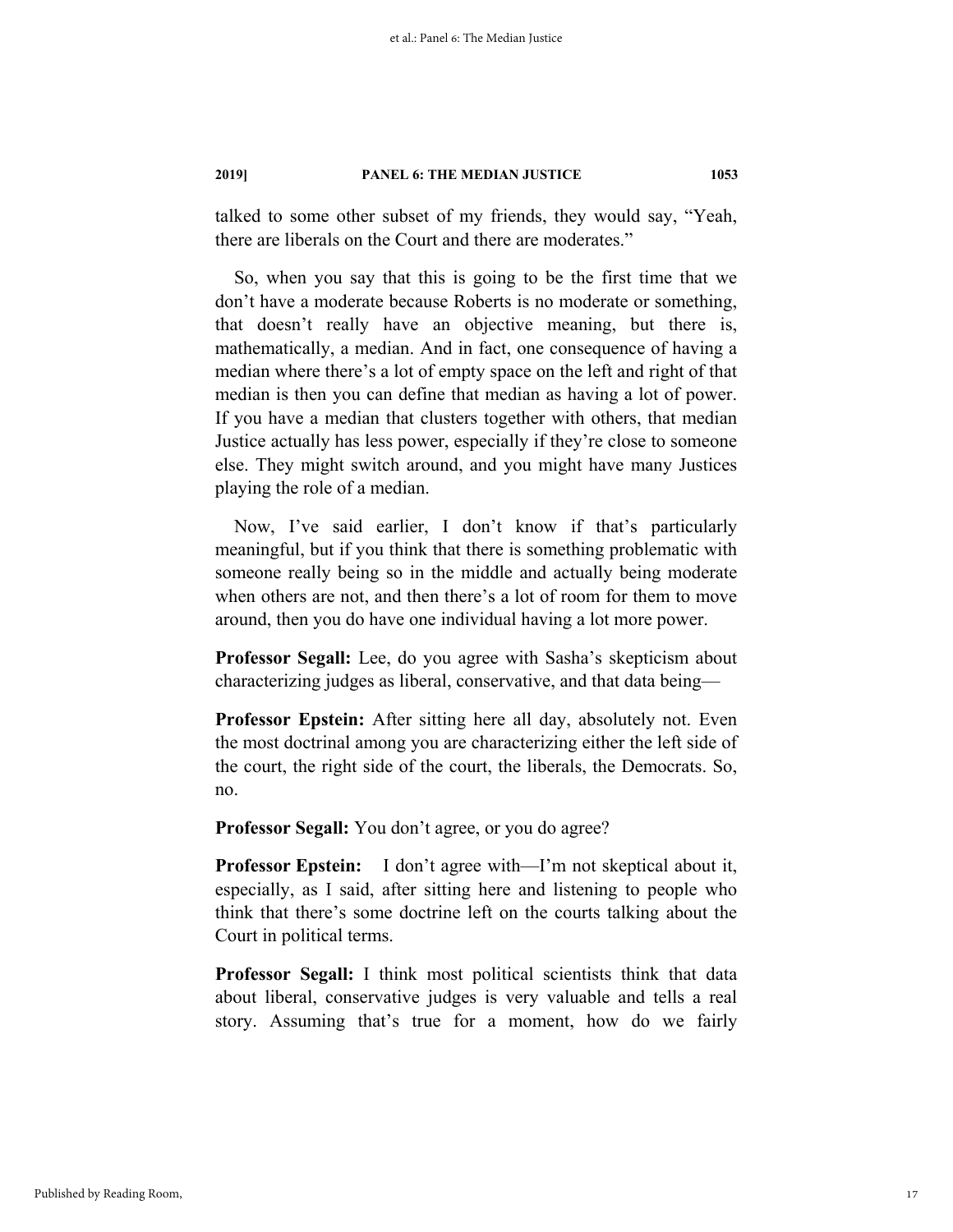characterize Justice Kennedy's career? Do we characterize him as a liberal? Obviously not. As a conservative? I don't think so, but maybe. Moderate conservative? Where does he fall?

**Professor Epstein:** Well, in terms of the data, he generally voted with the conservative side of the Court. There were a few areas we've talked about today where he moved over and joined liberals, and that's why, when you look at the data, the probability that he was the median Justice is so high because he occasionally made that move over, but not all that often.

**Professor Segall:** Is it just a function of numbers?

**Professor Epstein:** You're looking at the wrong person.

**Professor Segall:** This might be the most serious question I've asked today, I don't know. It turns out that if Justice Kennedy had different views on abortion, gay rights, and term limits, and maybe, like, *Citizens United*. Those four cases. If one person had different views on those four cases, this country is so different. Millions of gays and lesbians wouldn't be able to get married today. I think *Citizens United* has had an effect on our politics, even if it didn't directly affect our politics. Obviously, without Kennedy, *Roe v. Wade* gets overturned in 1992. How can lay people understand how important that is?

Abortion can be illegal in twenty-six states. Gays may not have the right to get married. *Citizens United* could never have happened, and we can keep going on. What does that tell us about either Justice Kennedy, the Court, or the system of judicial review that we have in this country?

**Professor Volokh:** I'm still going to push back on the idea that it's meaningful that all of those four points coincide in a single person. If people's views were less correlated among issues, you would have four separate people, and then you would say, "Well, if Kennedy had a different view on gay rights and if Breyer had a different view on abortion and if Sotomayor had a different view on *Citizens United*,"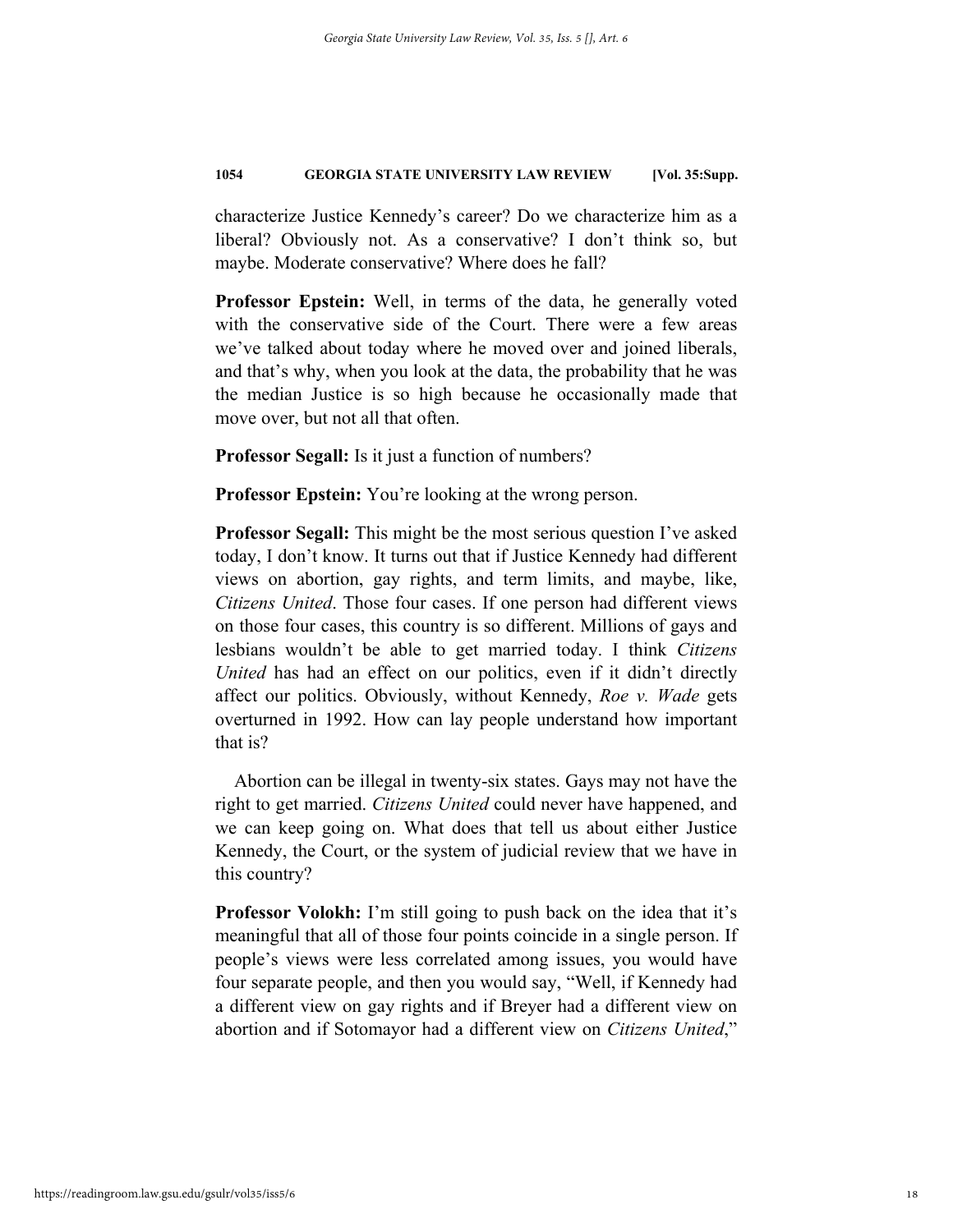and so you imagine a different world where you change one person in one dimension, then that's the identical different world. So, is it meaningful that those dimensions are sufficiently correlated, that they're all combined in one person?

**Professor Segall:** That's the question I'm asking because from 2005 to 2017, and even before 2005 on some very important issues, Justice Kennedy went to his—I'm asking very human question here. Justice Kennedy went to his chambers, and he knew how he voted mattered. That's not true for Sotomayor, and it's not true for Scalia in many cases. It is only true, in most cases that we care about and that we're talking about, for Justice Kennedy for a very long period of time, which is why we're having this symposium today. We didn't have— Justice O'Connor was a very important Justice, and there should've been symposiums about her, but Justice Kennedy was the most important. So, I'm not sure I understand your point.

**Professor Volokh:** Well, I will agree with you in one sense, which is that Kennedy's vote really mattered in a very specific way. Now, while I definitely agree with the idea of the median Justice, I think we should also not lose sight of the different other types of power that are wielded on the Court. For example, if I'm Justice Thomas, my vote doesn't matter in the sense that my view actually determines the rule, but my view determines who the median is—I have to be there voting so that this particular person is median, and if you take me off and you put Justice Marshall back, then someone else is the median. So, my vote matters in the sense that everyone's vote matters—in the sense that they determine who the median is.

Also, there's a lot of very interesting literature, which one ought to read in conjunction with all of Lee's papers. For example, who is the median in the distribution matters, but now my colleague at Emory in the political science department, Cliff Carrubba, has a recent article where he says: what the majority is depends on people's views about who wins the case, but if they also have different views on what is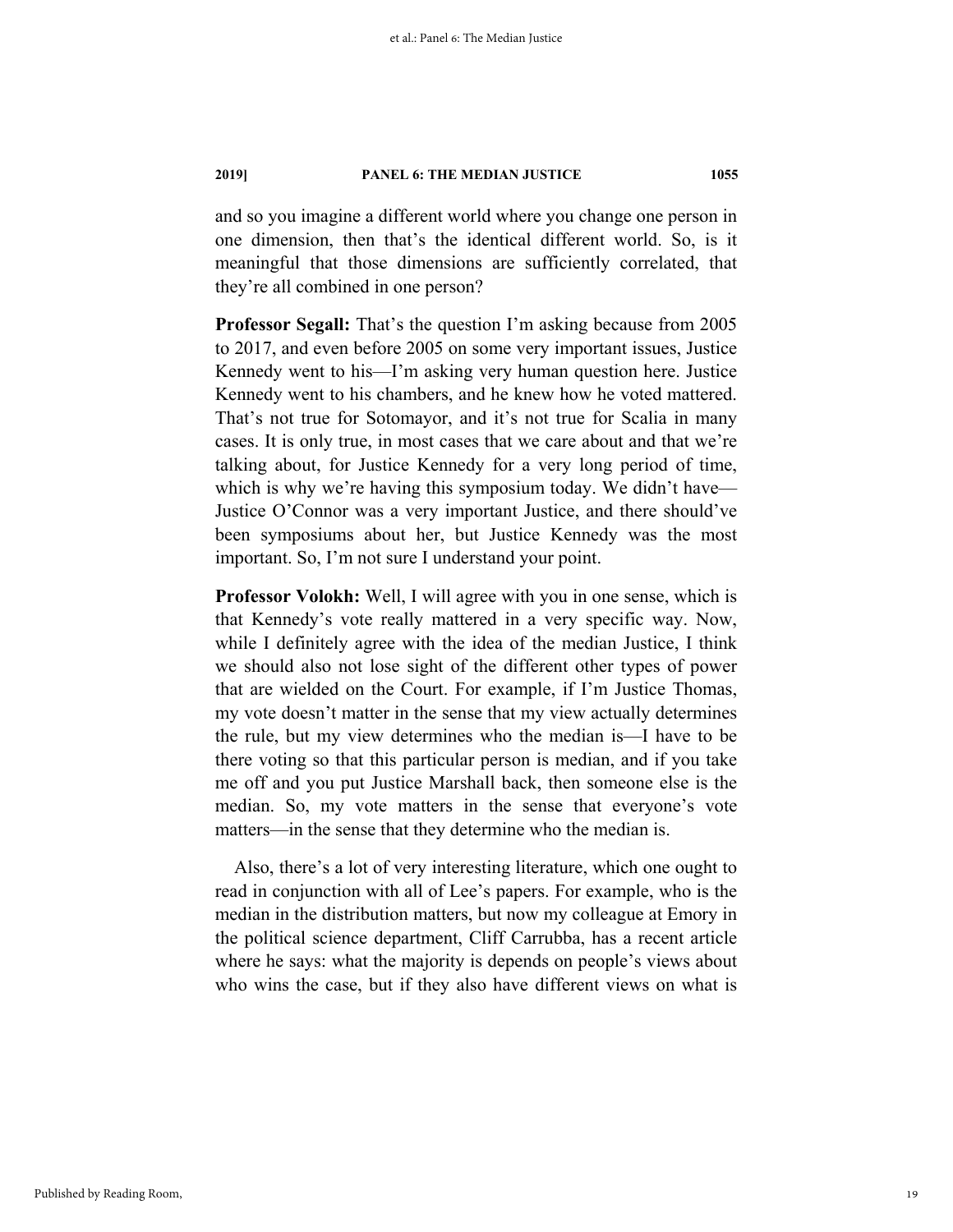the optimal legal rule, then once the majority of five Justices is determined, there's also a median of that winning coalition.

And the median Justice of the winning coalition has a more limited median Justice power to decide what the rule is going to be—out of the many rules that that coalition could sign onto. Then, in addition, Lax and Cameron have a view that the opinion author has power when they're writing opinions. So, if you've got a five-four majority and the Chief feels that Kennedy is squishy, he can assign that to Kennedy—because that way, Kennedy will write an opinion that he agrees with. But if Kennedy is solid, then the Chief can assign the opinion to Scalia, and then Scalia has a certain ability to choose what the rule is, just constrained by the constraint that Kennedy shouldn't defect from it—but if Kennedy is solid, that gives Scalia a lot of maneuvering room.

There actually are a lot of different kinds of power that different Justices have, and it's not just the single one power that is wielded by the median. In the simplest political science model, yes, the one median Justice would have all the power, but because of the institutional features and dynamics of the Supreme Court, you actually have a lot of centers of power in lots of different cases.

**Professor Epstein:** I will make you happy, and I will say that yes, Justice Kennedy was a very, very powerful Justice in some very important cases. How's that? And everybody knew it. All the other Justices understood that they were living in Justice Kennedy's world. The only thing I would add is, and I guess we'll find out soon enough, is the effect that Justice Kennedy had on the docket. Were there areas of the law that both sides of the Court avoided because they were uncertain on how Justice Kennedy would vote in those cases? And just a caveat to you, the median Justice model in my little report, it's a voting model. It doesn't say anything about the doctrine or the law. That's not the concern. It's all about outcomes and votes.

**Professor Segall:** And certainly, Adam Winkler, who is a pretty foremost gun, Second Amendment expert, he's written some articles,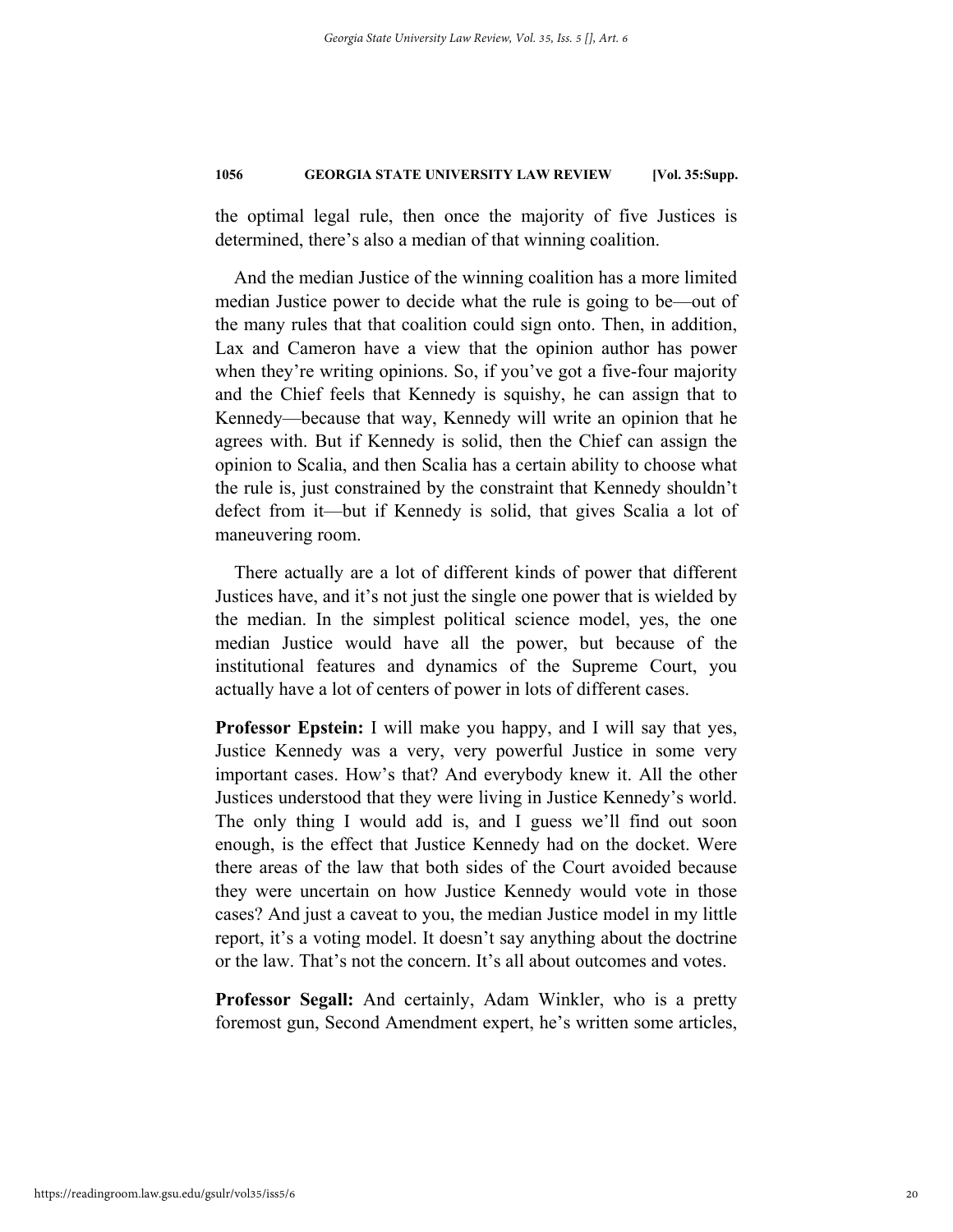and I've written some, too, suggesting we've not seen a gun case since *McDonald* because no one knew how Justice Kennedy was going to vote.

**Professor Epstein:** We'll find out soon enough if that's the explanation for the decline in the docket.

**Professor Segall:** Anyone else have any comments?

**Professor Adler:** I agree with that. I think what's interesting is that in different periods in the Supreme Court's history, we often identify one or two Justices that we think had a particular influence on the course of doctrine in the course of the Court. It's usually been the Chief, not always, but there are institutional reasons we would expect that to be the case. And, to underline the point—in part the point of this conference—it is the combination of being the Justice that had such a dominant role on the doctrine in high profile areas while being the median Justice but not necessarily being a moderate, that constellation of factors is distinct.

And so, when we talk about the Kennedy Court, we're talking about a different type of influence over the Court than when we talk about periods of the Court that are, say, defined by particular Chief Justices who, using various forms of power within the Court had a very big effect on the shape of doctrine and the types of cases the Court would take and so on. And so that's why this day has been a worthwhile day because he was having an effect on the Court that was significant and distinct and worthy of trying to understand.

**Professor Epstein:** But Eric, it really brings me back to my earlier question, is fame fleeting for him? You point out abortion, you point out affirmative action. Okay, not *Obergefell*, but the *Obergefell* progeny that Pam Karlan talked about. Does this all just vanish within a decade?

**Professor Segall:** When Jonathan was talking, I was thinking Holmes and Frankfurter and Marshall. I don't know—I'd be very surprised if 50 years from now Kennedy is viewed in that way,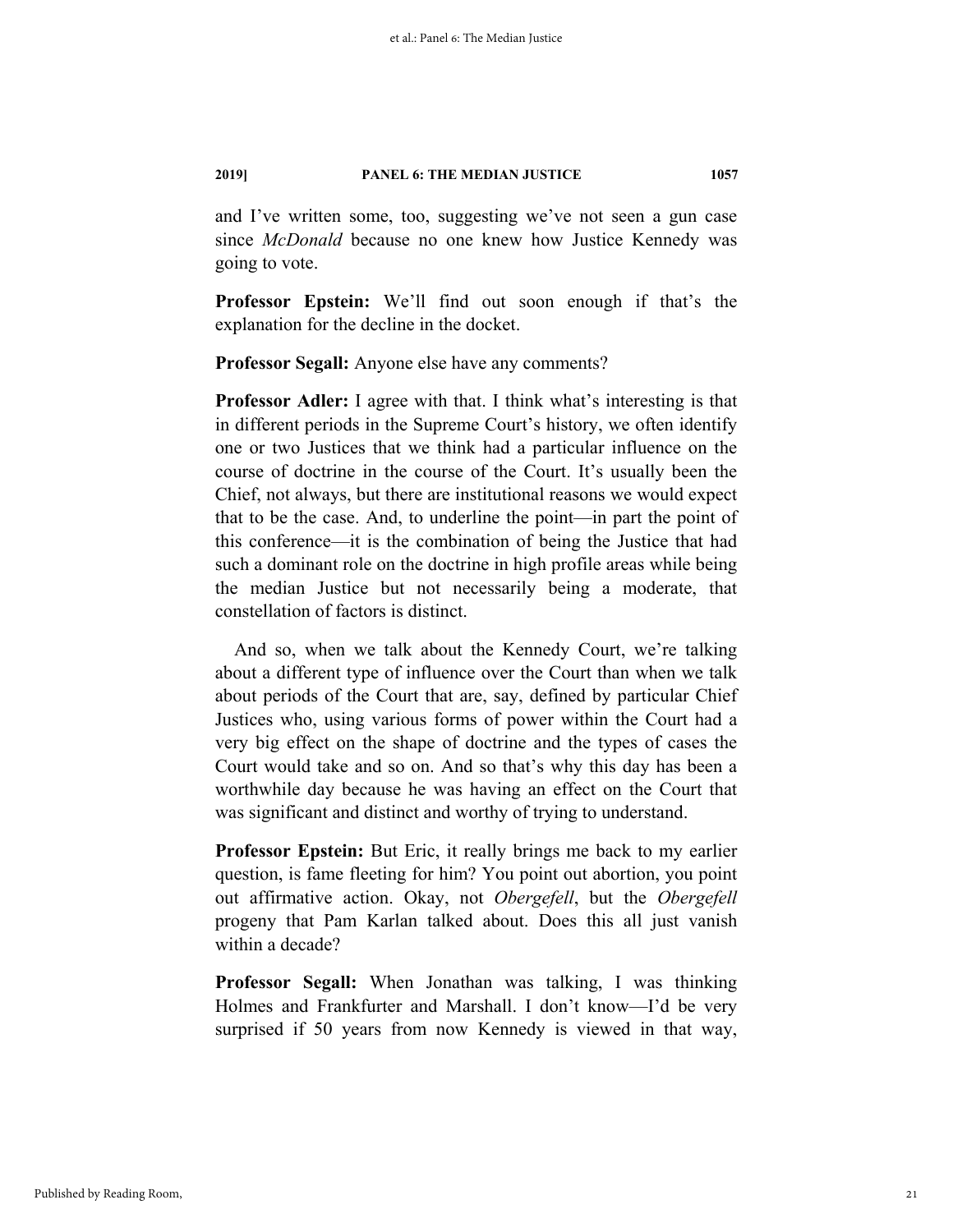though he was more dominant certainly than any of—maybe not Marshall—but certainly, more than the other Justices.

**Professor Epstein:** So was Clark in the '50s. So was Reed in the  $40s$ .

**Professor Adler:** I think the gay-rights decisions, and *Obergefell* in particular—I don't think they're going away. How broadly they extend is a separate issue, but they're not going to go away, and they're always going to be tied to him. And I think what's more likely to happen is that fifty years from now, the cultural understanding of Justice Kennedy will just be about those cases and that the other aspects of his jurisprudence, that for right now are so significant and meaningful in terms of the doctrine that we deal with today, that might be what we forget. And so, Justice Kennedy, as we noted, was conservative most of the time in five-four cases in the Roberts Court. He voted with the conservatives close to two-thirds of the time in those cases where the Court split along left-right lines.

That may well be forgotten. His role in abortion jurisprudence might be somewhat forgotten depending on what happens, but I do think that his legacy on gay rights is something that—it's hard for me to imagine a course of history in which that gets forgotten. That's going to be in high-school textbooks.

**Professor Segall:** Anytime someone starts a sentence with, "It's hard to imagine in the course of history," I think, "Donald Trump is President," and I—you know.

**Professor Volokh:** I think when we talk about whose legacy is going to be enduring—earlier on the panel, I said that if you take the simplest model where any decision can just be overruled, then everything is just determined by who is the median tomorrow. Whereas, if you have a model where opinions are somehow costly to overrule, then you get something different. And so, I think that gets us to a way of distinguishing what kind of opinions are likely to be more enduring than others.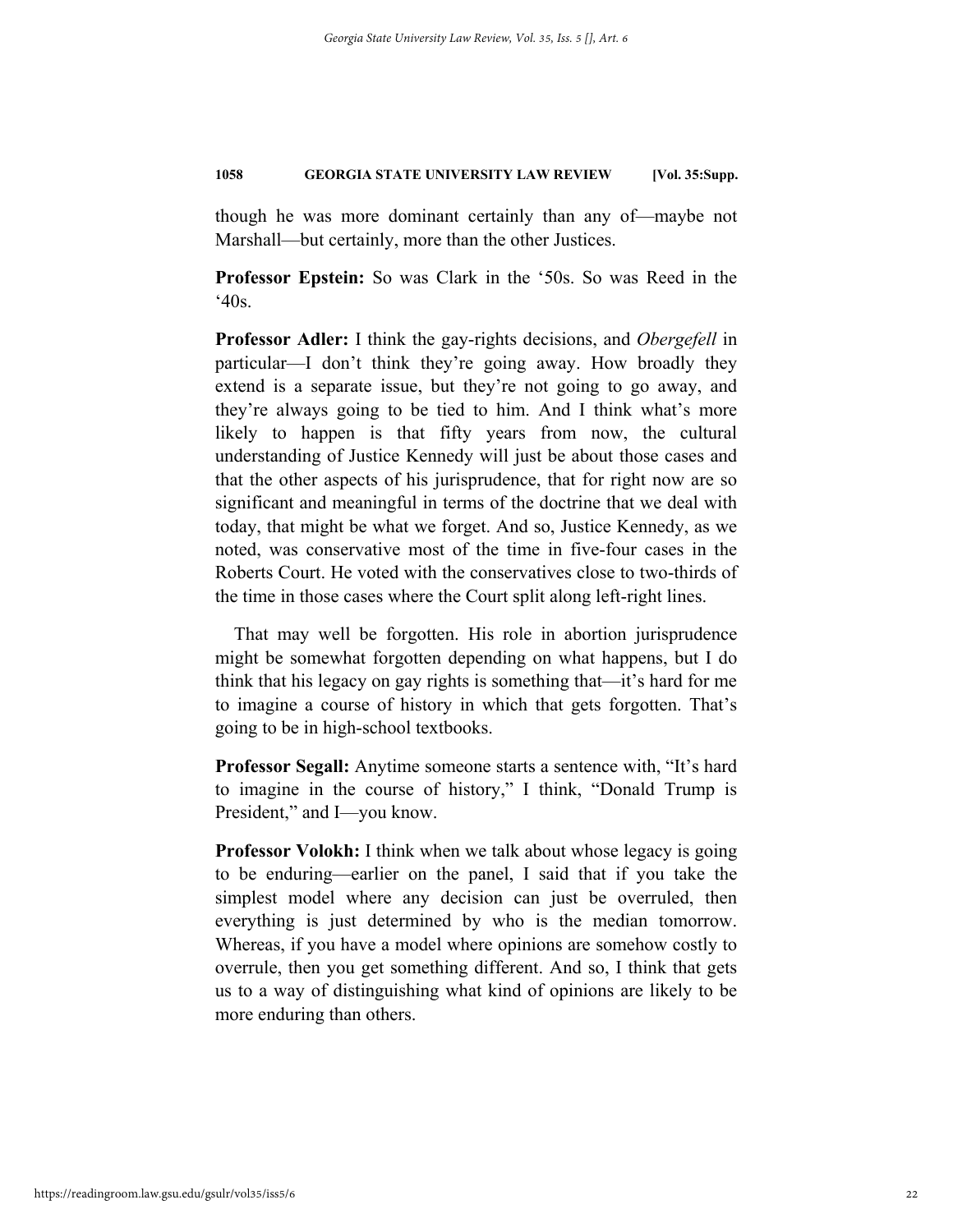One is just a pure doctrinalism point: if you write an opinion which is so mushy that anyone can make anything of it, then that's great. That opinion is going to be precedent forever, but the content of that opinion is going to constantly change because it can be reinterpreted. That's why the abortion right can be radically reduced without ever overruling *Roe* and *Casey*, or gun rights can be dramatically reduced without ever overruling *Heller* and *McDonald*. And on the other hand, if you have a rule that's easy to state and hard to misapply, then as long as it doesn't get outright overruled, which itself is costly, then that might have more staying power.

And then another type of doctrinal innovation that might have more staying power is one that actually changes facts on the ground. If you have an opinion that imposes gay marriage on places in the country where it wouldn't otherwise have existed politically, then you have people actually getting married and actually making lives for themselves. And that creates a different reality on the ground, which will be very difficult for later legislative majorities to undo, and it will be difficult for later judges to undo. On the other hand, probably the legal availability of abortion is not something that has engendered those kinds of reliance interests. So, I would say that abortion and gay marriage are kind of different in that sense.

**Professor Segall:** I agree with that. Why don't we take some questions and then we will call this day to an end. Anybody? Go ahead. Don't be shy. Speak in the microphone.

**Professor Ilya Somin:** I was going to let other people go because I had asked questions on previous panels, but since they're not going yet, I guess I'll ask one on this one. I guess my question is primarily for Eric, though others can jump in. I'm trying to understand the nature of your objection to Kennedy's role. Is it simply that you disliked the fact that one person casts a pivotal vote because it's a close five-four decision or that you dislike the fact that it's the same person in a bunch of issue areas, or is it some combination of the two? And if it is really that it's ultimately about one person, does that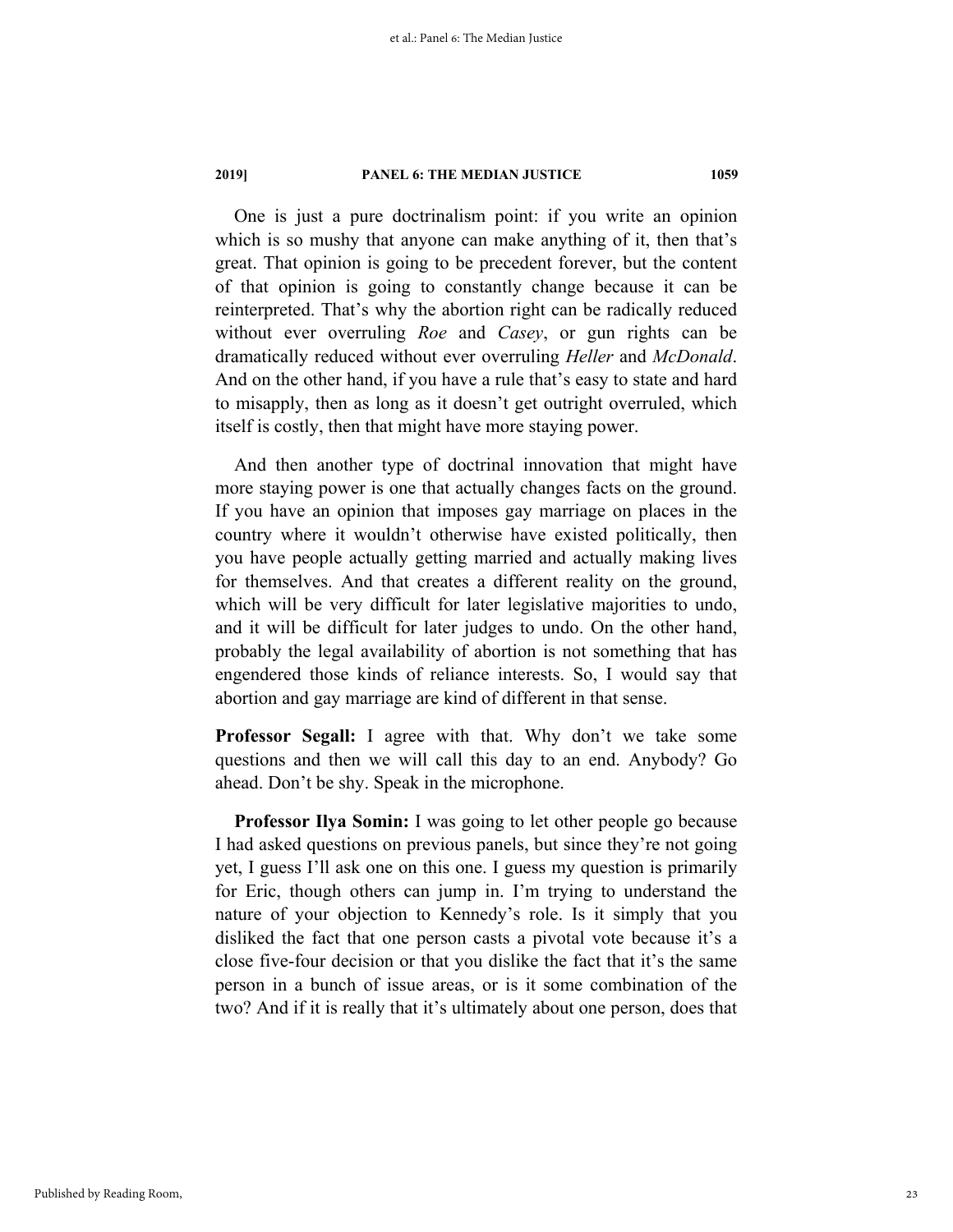suggest maybe we shouldn't have other aspects of our political system where one person makes huge decisions?

Obviously, the President, for example, can make huge decisions even about war and peace in many cases. They can ruin the lives of many people, and that has happened. So, does that suggest that maybe we should have a plural executive, where it's legitimate or fundamentally wrong for one person to make those decisions? Or, if it's only wrong on the Supreme Court, should there be a rule that Supreme Court decisions must be at least six-three or seven-two or something? So how would you resolve these matters? What's the principle that actually concerns you here?

**Professor Segall:** Well, first of all, I am on record many times over as saying Justice Kennedy was our most transparent Justice and so just within the system we currently have, I think justice—I disagreed with him probably 75% of the time because I'm a progressive. But, I think the way he did it was the best we can hope for because he did it honestly and transparently and didn't care very much about hiding behind doctrines and legal rules. I think his median Justice importance for seventeen years, and really before that, because other than affirmative action when Justice O'Connor was the median, I think he was the median before that too.

I think it is lunacy for a democracy to have a highest court in the land staffed by death, illness, or politically timed retirements. And because our Supreme Court is a roll of the dice in many regards, if Justice Marshall stays on six more months, American history is changed forever because there's no Clarence Thomas on the Supreme Court. There is no *Citizens United*. There is no *Heller*. There is no *Adarand*. There is no any of those cases. So, Justice Kennedy is just kind of the logical conclusion to an illogical system that gives an unelected, life-tenured, government official this much power.

This human being knew for seventeen years that on virtually every issue of constitutional law, what he said would be the rule of law for the United States. A system that leads to that result, I think is a little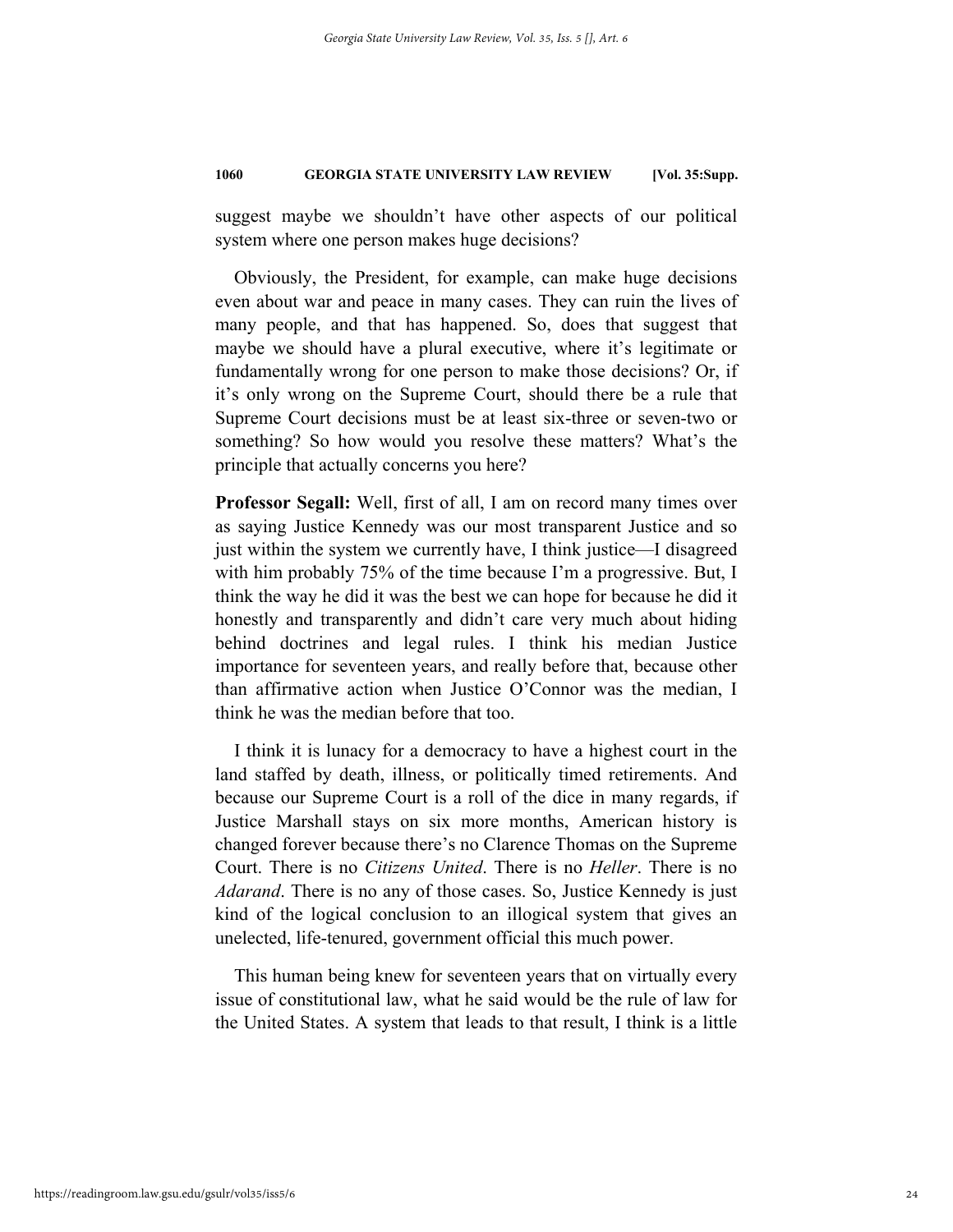bit loony, which is why I'm in favor of four-four, evenly divided court. But leaving that aside, the President is elected, and the Congress is elected, and we can be cynical about that and publicchoice theory and all, but there is a difference between the role the President is supposed to play and the role the median Justice is supposed to play.

My objection isn't to Kennedy per se. I do object to a system that gave rise—and by the way, lay, smart, informed, non-lawyer-type people understand this very, very well. Why would we as country cede to one person, for seventeen years, pretty much unique responsibility over all of these social and cultural issues that divide us as a country? That's my answer.

**Professor Volokh:** But it seems to me that what you're saying really would apply with equal force if every five-four decision were decided by a different five-four majority?

**Professor Segall:** No, I don't think so because it's—

**Professor Volokh:** It's the fact that there are these five-four decisions—

**Professor Segall:** You're ignoring human dynamics. You're ignoring the idea that one person—the Showtime Lakers, I do think, would have beaten Michael Jordan's Bulls because they had two or three more weapons and tools, and the dynamic changes when people have multiple responsibilities. And I think putting all this responsibility on one person, who loved it, obviously, I think, is not the same as having a revolving door of Justices who matter.

**Professor Adler:** Let me suggest that in one sense, your complaint actually agrees with an argument made by Justice Scalia, although I think he would've formulated it a little differently. His formulation is that the more aggressive the Court gets with judicial review, the more the consequence of who is on the Court is. Now, he would argue that had implications for what sorts of doctrines you wanted and so on. Let's just set that aside, but one way of viewing that is the structure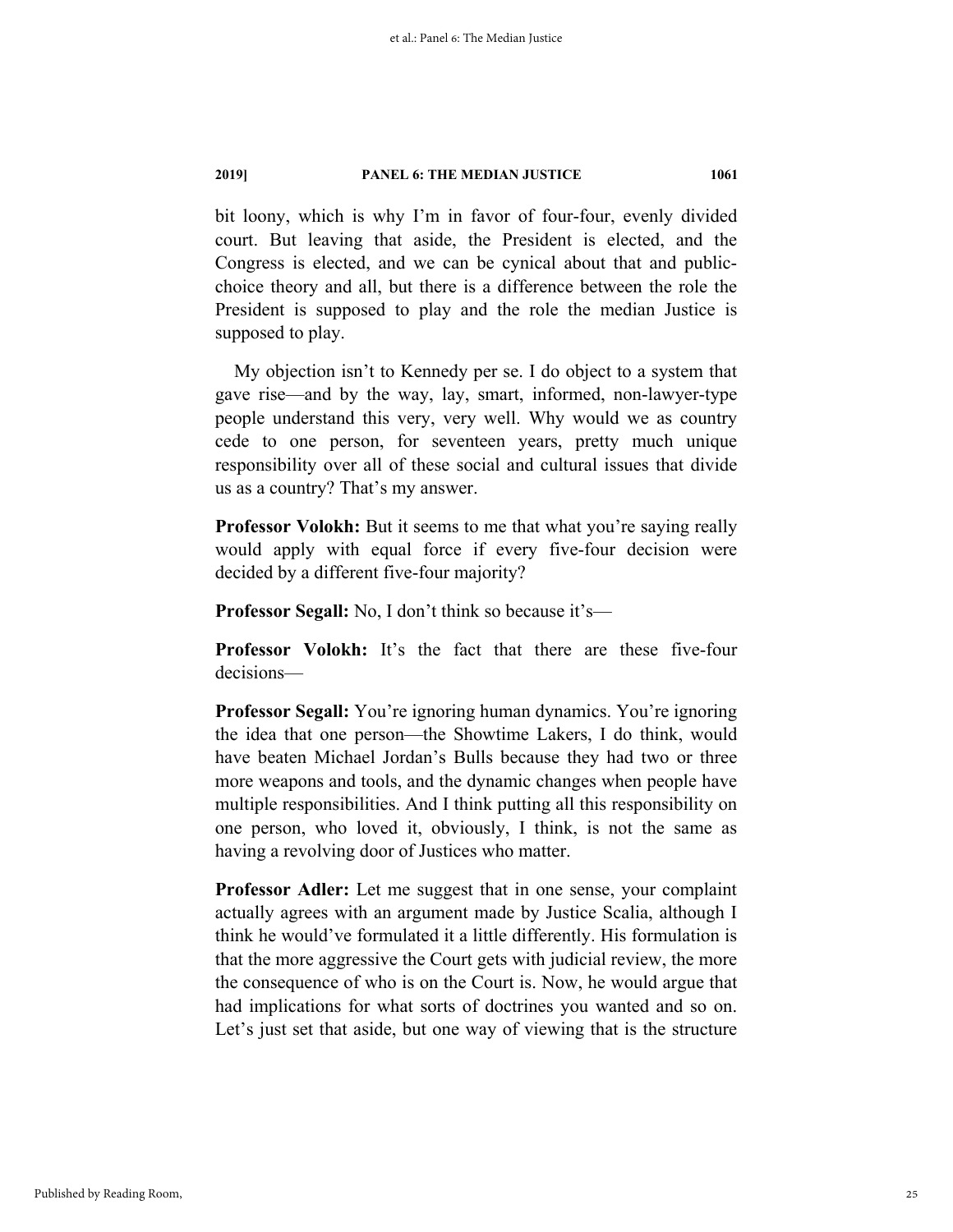of the Court: Is it an odd number or an even number of Justices? What their decision rule is in terms of majority votes, who are majority vote, and so on? That's one way of thinking about it.

The other way of thinking about it might be, well, what sorts of questions does the Court get to decide? And while Scalia didn't always exhibit this in his own jurisprudence, but one answer would be, well, have the Court decide less, and just leave a lot more to the political process. And then when Justice Kennedy retires and the President nominates his replacement, we don't have what we've witnessed the last several weeks, which is political trench warfare over the replacement because of our beliefs and predictions about what that replacement will or won't mean.

That would be an alternative. It would be radically restricting judicial review, which you might be in favor of or sympathetic to. I think the Chief Justice is.

**Professor Segall:** Scalia's dissent in *Casey*—one quick point— Scalia's dissent in *Casey* is perfect, except that he didn't abide by it in 131 cases where he struck down state and federal laws. Go ahead, Lee, sorry.

**Professor Epstein:** I was just going to say Robert Bork originally made that argument, and there is a reasonable amount of empirical data to support it.

**Professor Segall:** I am making that argument today in my new book for the record. All right, go ahead.

**Joyce Lewis**: Hi, Joyce Lewis, and I just dropped the microphone, not on purpose. My question kind of goes to what Professor Segall was saying and kind of goes to what Professor Volokh was saying. Don't we want the Justices on the Supreme Court to have to persuade each other and to bring each other together into some sort of a consensus opinion that provides clarity? And if we want that, to your point, it can be a different Justice for each important decision. Isn't that what our system has historically? And then Dr. Epstein, please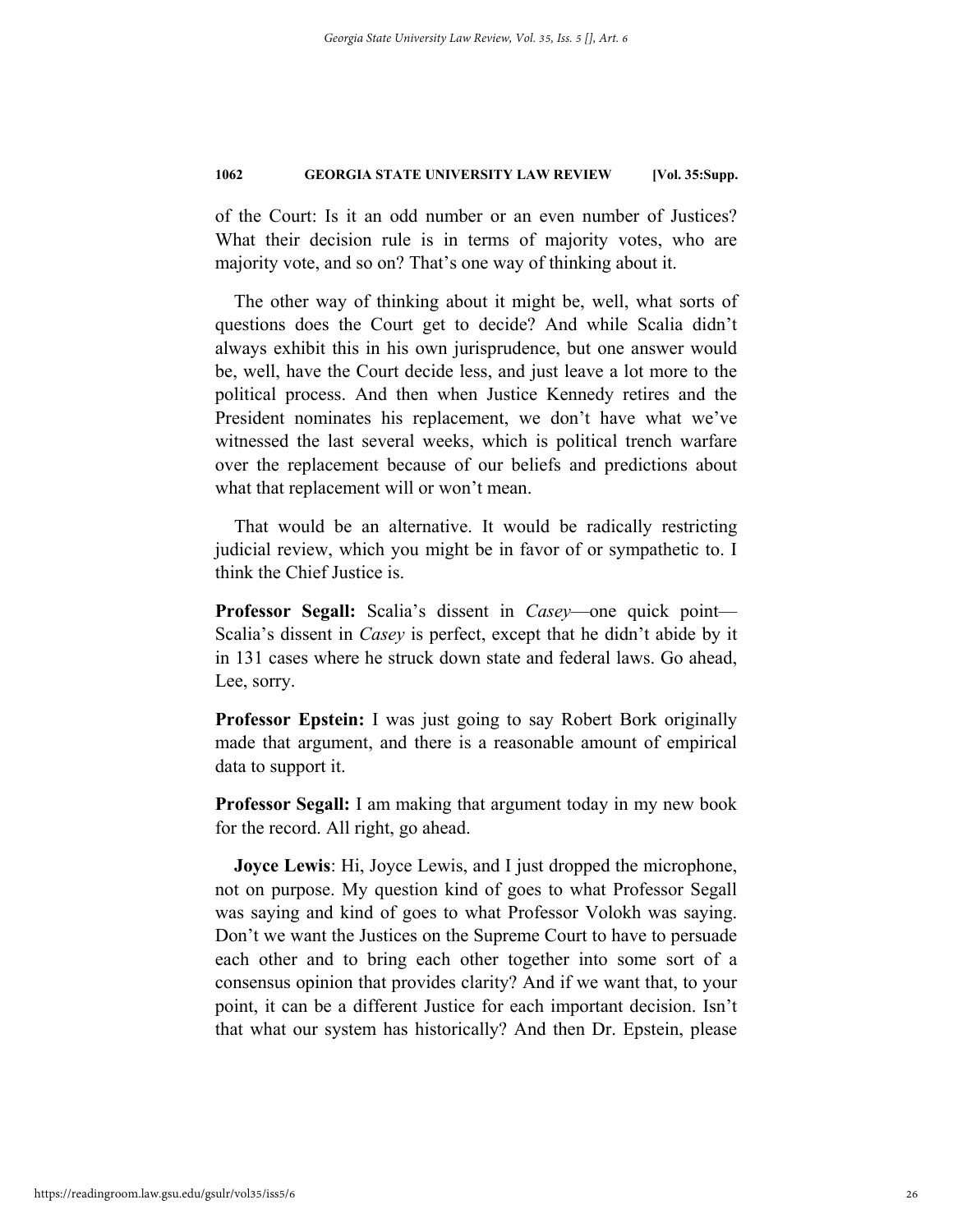chime in if I'm wrong about that, but historically, isn't that where we have wanted our Supreme Court to be?

Haven't we wanted there to be collegiality, discussion, persuasion in order to come up with the best answer as opposed to vesting all of the decision making, as you're describing it, in one person who is sort of anointed or everyone has decided is the median Justice and the person who's ultimately going to control the decision making?

**Professor Volokh:** I would say no one anointed Justice Kennedy. I'm imagining that there's some guy in Ohio, maybe it might be an actual really moderate person in Ohio who says, "You know, I somehow find myself agreeing with every decision that's made in America because though America sometimes makes left decisions and sometimes right decisions, I always agree with them. It must be that exactly 150 million people are more left than me and exactly 150 million people are more right than me. And I am this median guy." Now, no one anointed this person. So, there's no reason, by definition, that this person's views hold. It's just that, mathematically, someone's going to be the median.

And so that's just the way, mathematically, that decisions get made. So, I don't find it problematic that someone's the median. And then if it turns out that people's views are highly correlated, so the same person's the median on lots of issues, it's just the contingency that that person happens to agree with everything that's being done. And it's not his fault. It's not to his credit. It just so happens that some rule has to be chosen, and it happens to be the rule that person agrees with. Now, as a matter of "Do we want there to be deliberation and winning people over to consensus" and so on? Quite frankly, I don't know whether that's good.

If people come to the Supreme Court with their deeply felt views, they're not really persuadable because they've thought about these views for twenty years, and those are their views. And the same goes for Congress. Do I want people in Congress to persuade each other or rather to just vote their view? I don't have a strong belief about that. I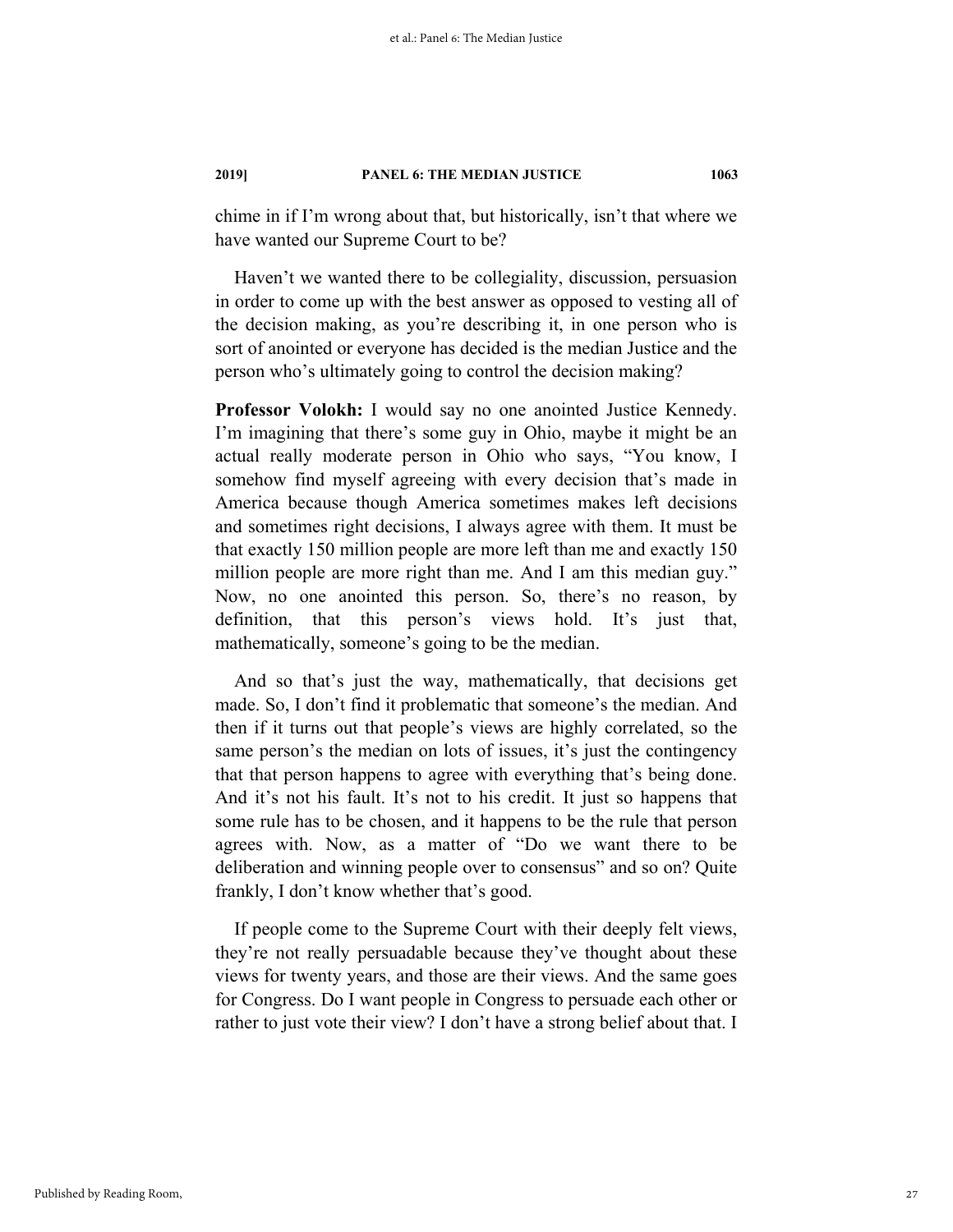think if just everyone went to Congress and voted their view that they were totally unpersuadable about and that would be the result, I think that would be a fine way to run a democracy too. I've never been a big devotee of the deliberative model of democracy rather than just the attitudinal model of democracy. So, I don't know that that's so great.

But regardless, someone's going to be the median because that's just, mathematically, how things shake out, and it just turns out that Kennedy was the one. So, I don't find that problematic.

**Professor Adler:** I would say in terms of the question as a historical matter, I don't think the Court was necessarily created with this idea in mind. In fact, if you look at the early fights over populating the Court, we certainly saw a lot of what we would characterize today as partisan infighting. But, certainly, Chief Justice Marshall felt that ending the practice of seriatim opinions, making the Court speak with one voice was important. You can find lots of very significant cases in the 19th century where Justices would dissent and didn't feel the need to write an opinion, which would be unheard of now. There was some where Justice Chase was, I guess, too ill to write his dissent in *Bradwell*.

But a lot of times it's just, "You know, yeah, I disagree, but this is the opinion of the Court," and we certainly know on the Warren Court that Earl Warren felt very strongly that when the Court used its institutional capital in certain sorts of cases, it was important to be able to speak as the Court. And I think Chief Justice Roberts aspires to that. We can argue whether or not it's too late in the game for that. So, I think that that's worthwhile and whether or not we've gotten to a point where there's too much focus on the individual personalities to restore that sort of thing, I think it's an interesting question.

But certainly, looking at the history, I think it's hard to dismiss the idea that there is value in the Court having an institutional voice that can be seen as bridging other political divides. And again, that may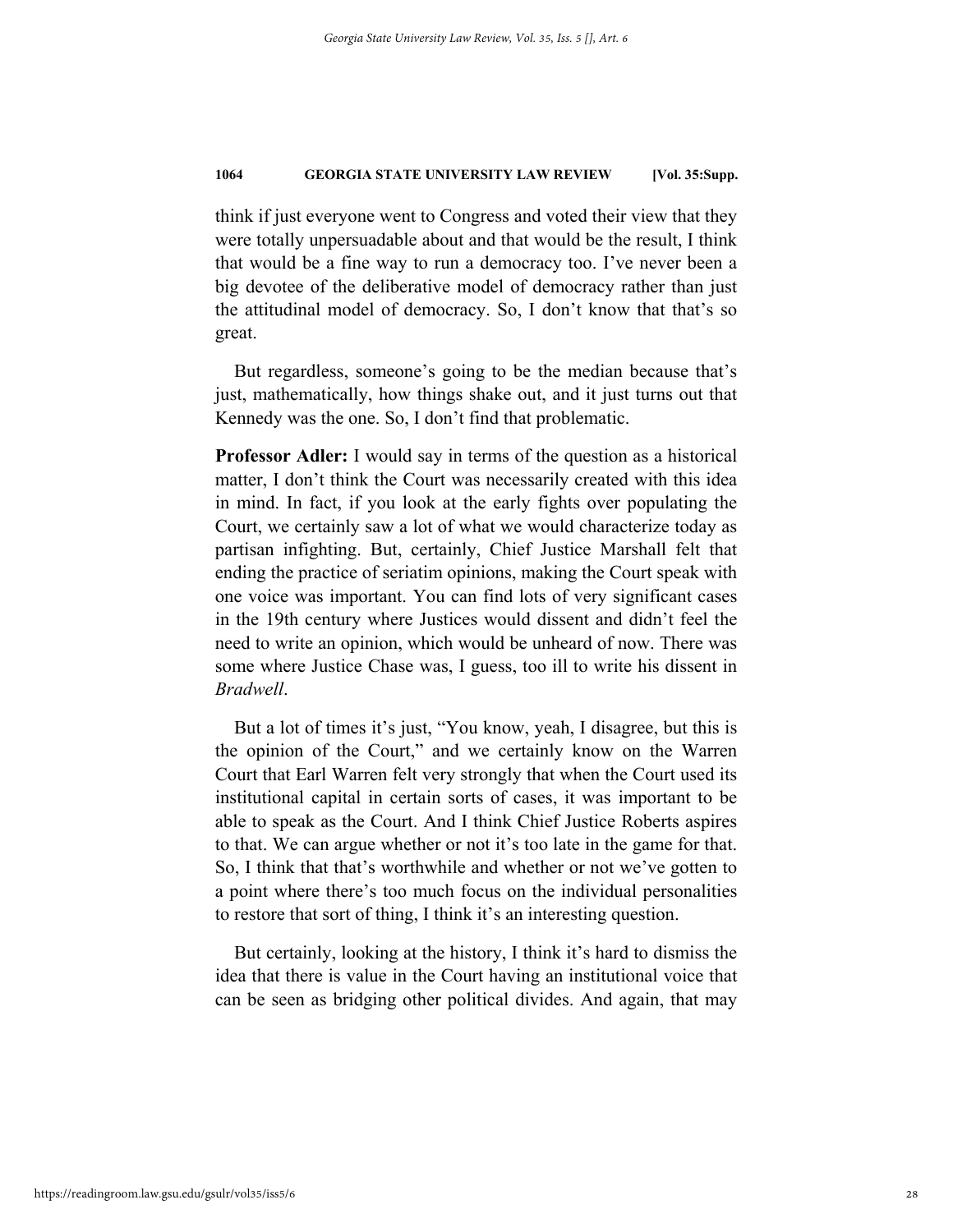be a historical artifact that we will never have again. It may be something that we could aspire to. I don't know.

**Professor Epstein:** For a very long time we had a pretty strong norm of consensus on the Supreme Court. If you go back to docket books in the 1870s, you'll see that the Justices disagreed as much as they do today, but they didn't make those disagreements public. That norm exists on many European courts. They don't make disagreements public. They try to work it out, try to reach consensus. I've sat through entire political science conferences where we've debated, "Is a norm of consensus good?" I know no one single answer.

**Professor Segall:** Justice Kagan has made it a point in the last year to repeatedly say more than three or four times that the four-four Court had the advantage of exactly what you were talking about, they had to persuade each other more, they had to write narrower opinions. Now, she's very clear, she doesn't want that forever, but she is saying that a lot for the reasons you talked about. So, I just wanted to mention that. Go ahead.

**Professor Corinna Lain:** Corinna Lain, Richmond. One thing that I have not been able to get my head around with this—and I thought maybe we would talk about it, we're at the end of the conference, I thought I would raise it now—and it is that Kennedy chose to retire now, and I just think, "Wow, for the guy who's so much about dignity and the civilized conversation, it's surprising to me." I would have guessed, not this President, doesn't get to—and especially knowing, because he did know how much power he had for seventeen years, so it's bizarre to me that he chose now. And I even thought, "Okay, if you can't hang on, would you hang on past the midterms?" Because frankly, if you thought—

Then at least it's up to the people, and it's like they either change the Senate or they don't, but then it forces a compromise, or it doesn't. But democracy sort of had its way. I'm wondering what your thoughts are on that.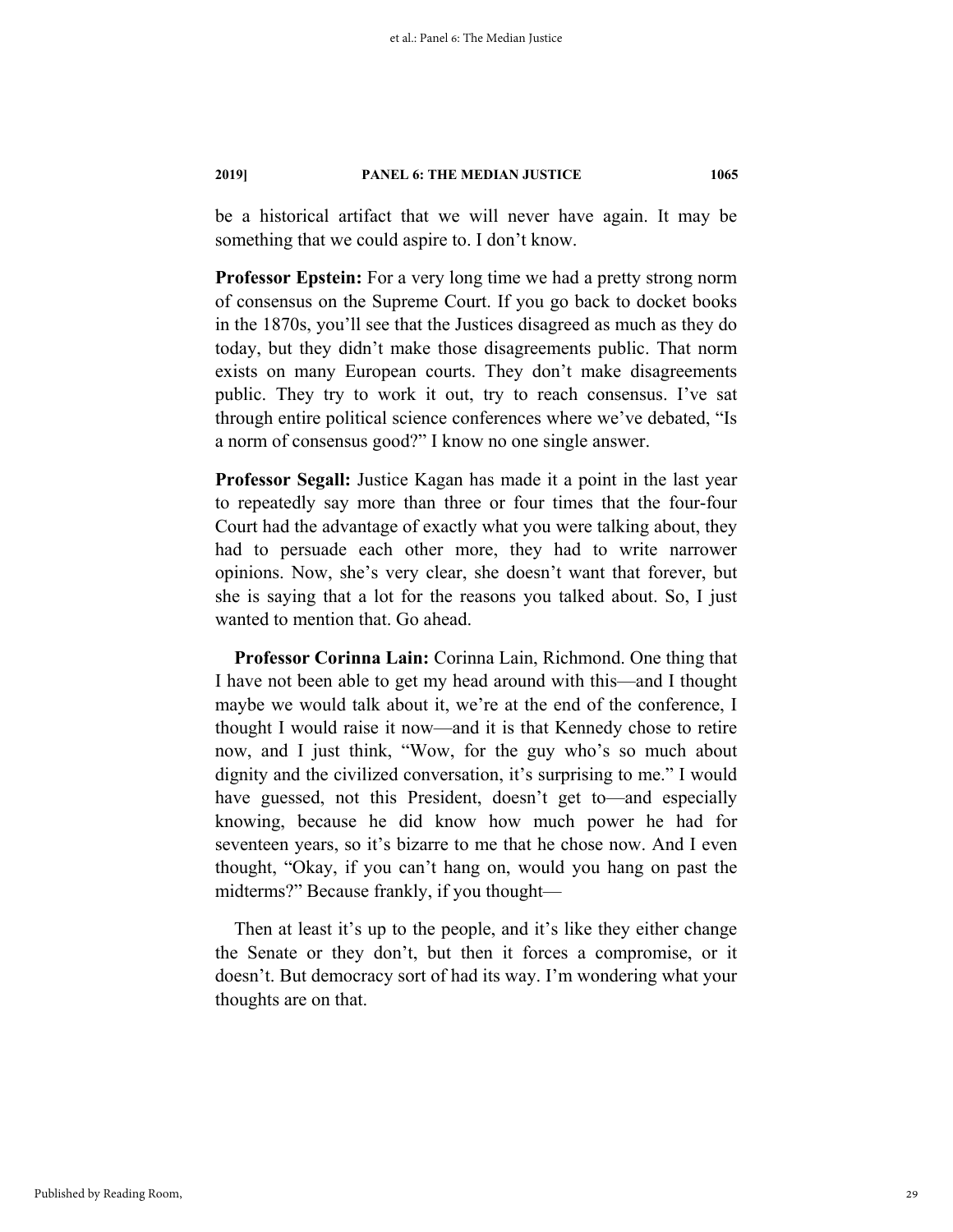**Professor Adler:** I'm not surprised he decided now. If you think about what are the cases that Justice Kennedy's written that I think he cares about that are most likely at risk, I think it'd be reasonable for him to say that *Citizens United* was more at risk were he replaced by a Democratic president than *Obergefell* is if he's replaced by Republican, if for no other reason than public opinion; both Sanders and Clinton said in the campaign that *Citizens United* would be a litmus test.

On abortion, his opinion is kind of in the middle. He doesn't want the outcome that a likely Democratic nominee would want, which would be kind of elimination of *Casey* to a more permissive regime, just as he might not want the elimination of the right altogether. And he did vote with the Right more often with the Left in five-four cases. It's about two thirds of the time. He did see himself as a Republican. If you listened to the oral argument in cases like *Janus*, it's clear that insofar as we're on teams or whatever else, that was what he thought was his team. And so, I think there's a certain logic to it.

**Professor Segall:** Are you suggesting his retirement was politically timed? Is that what you're suggesting?

**Professor Adler:** I'm saying that if you try and think about what mattered to Kennedy, as opposed to what might matter to us about Kennedy, I think it actually makes a lot of sense. And I think there's some other things you can add to the picture. I think, and one day we may see conference notes that confirm this, I think there are issues that we don't associate with him that were important to him, even though he didn't write on them. One data point: One of his last opinions is a concurrence in this case called *Pereira*. It's an administrative law case, and he writes this concurrence about how lower courts are not applying *Chevron* sufficiently stringently enough, that quotes Gorsuch's lower court's opinions challenging *Chevron*, that quotes Thomas, that's very much in line with his vote in the *Arlington* case, very much in line with his opinion in *Gonzales v. Oregon*.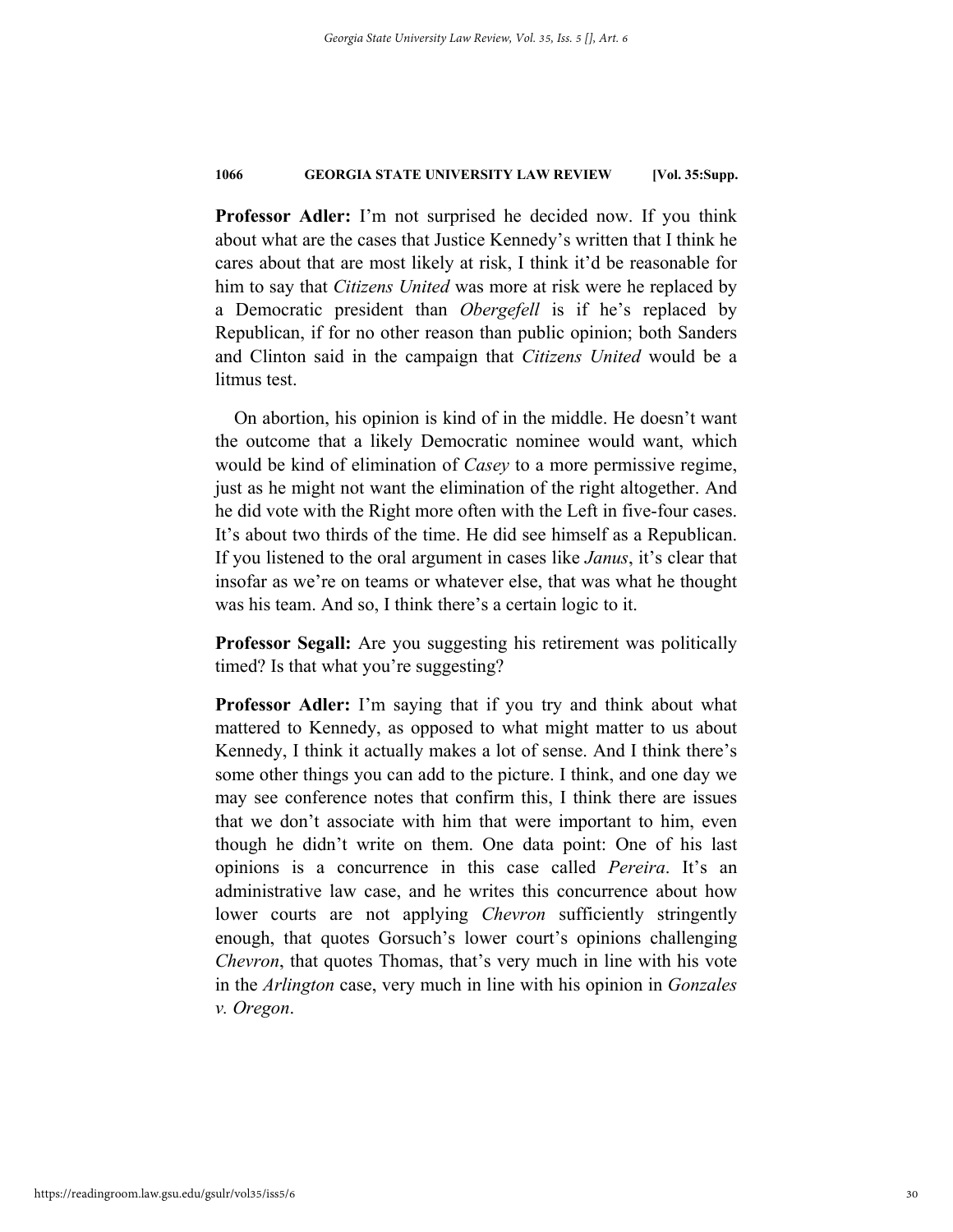And if he's thinking about what is a Justice that's appointed by Donald Trump with the advice of Don McGahn likely to think about this issue? And again, if you look at Justice Kennedy's opinion, if you look at his voting, it's hard to not see this issue mattering to him. So I think when you look at this together, it would make some sense. I also suspect that the Gorsuch nomination, the partisan aspect of how that confirmation played out, and the appellate nominations of the Trump administration, all reinforced that decision.

I think he liked the Gorsuch nomination. He liked the overall caliber, in his view, of this administration's appellate nominees and saw someone who he thought was a strong nominee replacing Justice Scalia. So not someone that wouldn't really affect the balance of the Court, nonetheless produce a virtually purely partisan vote, which would be, "I can't wait for the midterms if I want to be replaced at all." And so, I think there's a logic there. And whether that was a good judgment or not is a separate matter, but this is prescriptive man. I think the logic is there.

**Professor Segall:** And his son was Donald Trump's banker. Go ahead.

**Professor Volokh:** I assumed the subtext of your question was it may not be that surprising that he retires while a Republican is president, but here the Republican happens to be Trump and you would think he's the sort of Republican that wouldn't be wild about Trump. So, if I'm getting that subtext right, and look, I am really, really against Trump, and so I see where you're coming from, it's just that—although everything Trump touches turns to garbage—it turns out that Trump seems to care not at all about the judicial appointments. And so, the Supreme Court and most appellate court nominations seem to have just been run by the same sort of group of standard Federalist Society lawyers who would have been in control under a Rubio administration or a Cruz administration.

If I were Kennedy and I'm seeing Trump and I'm kind of iffy about this, but then seeing—it was like Jonathan said—seeing a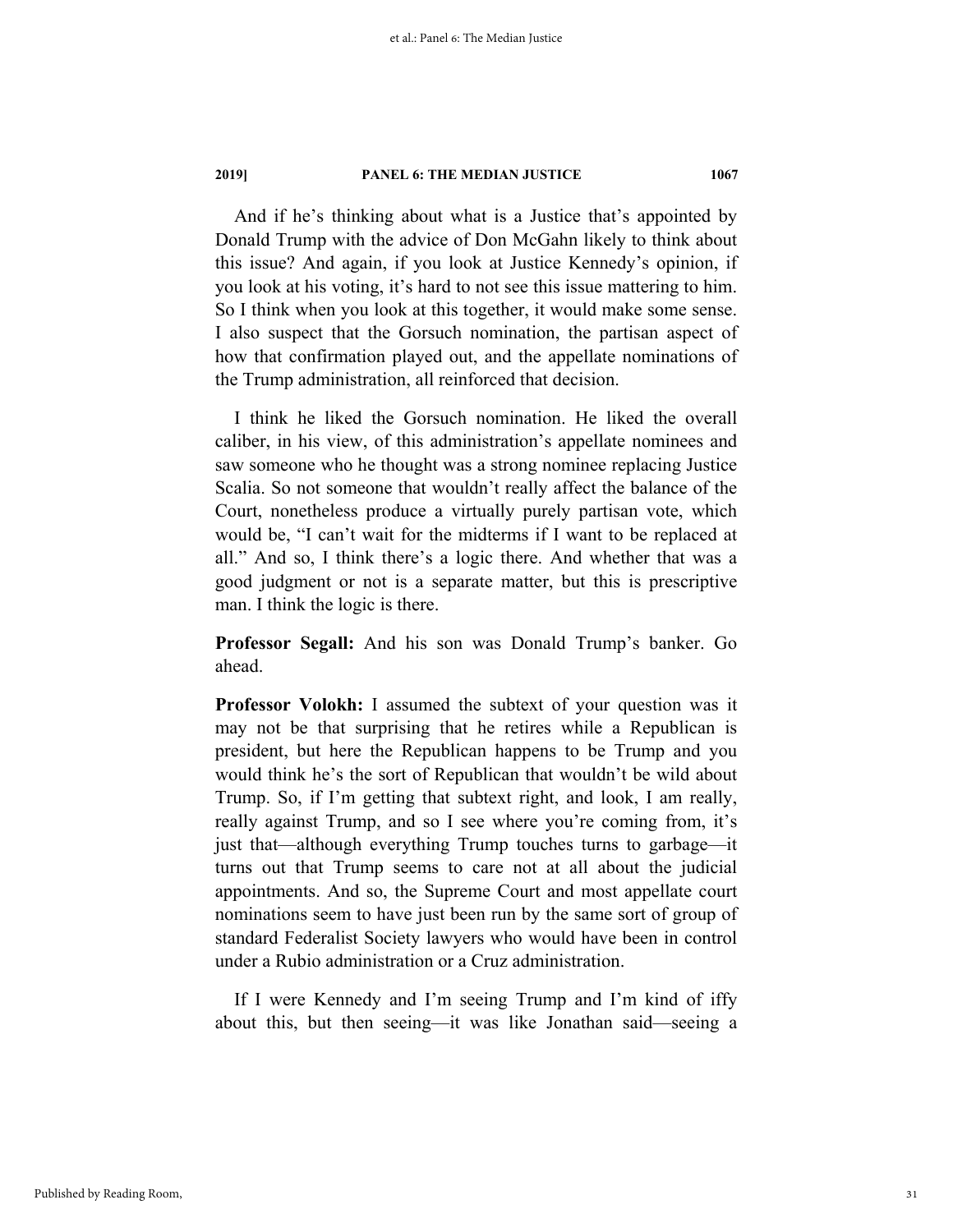bunch of the recent appointments would, I think, make me super confident. It would allay a lot of my concerns just seeing the kinds of people who were being nominated.

**Professor Segall:** Lee, do you want to add anything?

**Professor Epstein:** No.

**Professor Segall:** Okay. I want to say, and it's the last question of the day, Eugene. I want to say that there should be a surreal quality to the idea that we are the only democracy in the world that allows its high court Justices, the highest court Justices, to retire when they want, how they want, or never, which is the case with some Justices. And to the extent—I was surprised by these answers to your questions, great question. I was surprised by these answers because I think they're probably right. And that means that he made a political calculation about when to retire. We shouldn't put up with that as a country. Go ahead, Eugene.

**Professor Volokh:** I'm shocked, shocked.

**Professor Eugene Volokh:** As I understand it, Justice Kennedy was about in the majority in about 90%, is that right, on the five-four cases over this—let's assume, let's just assume.

**Professor Segall:** Something like that.

**Professor Epstein:** It's close.

**Professor Segall:** I think it's five.

**Professor Epstein:** No, no. Not five to four.

**Professor Eugene Volokh:** Not five to four. Let's say 70% of the five-four decisions, but most of those were conservative. So presumably, Justice Thomas was in the majority, not in 70% but not in 10%, maybe 55%. If Justice Thomas just decided, "You know, I've changed my way of thinking," and he decided to vote the other way in *Citizens United*, in *Heller*, and all those cases, we would also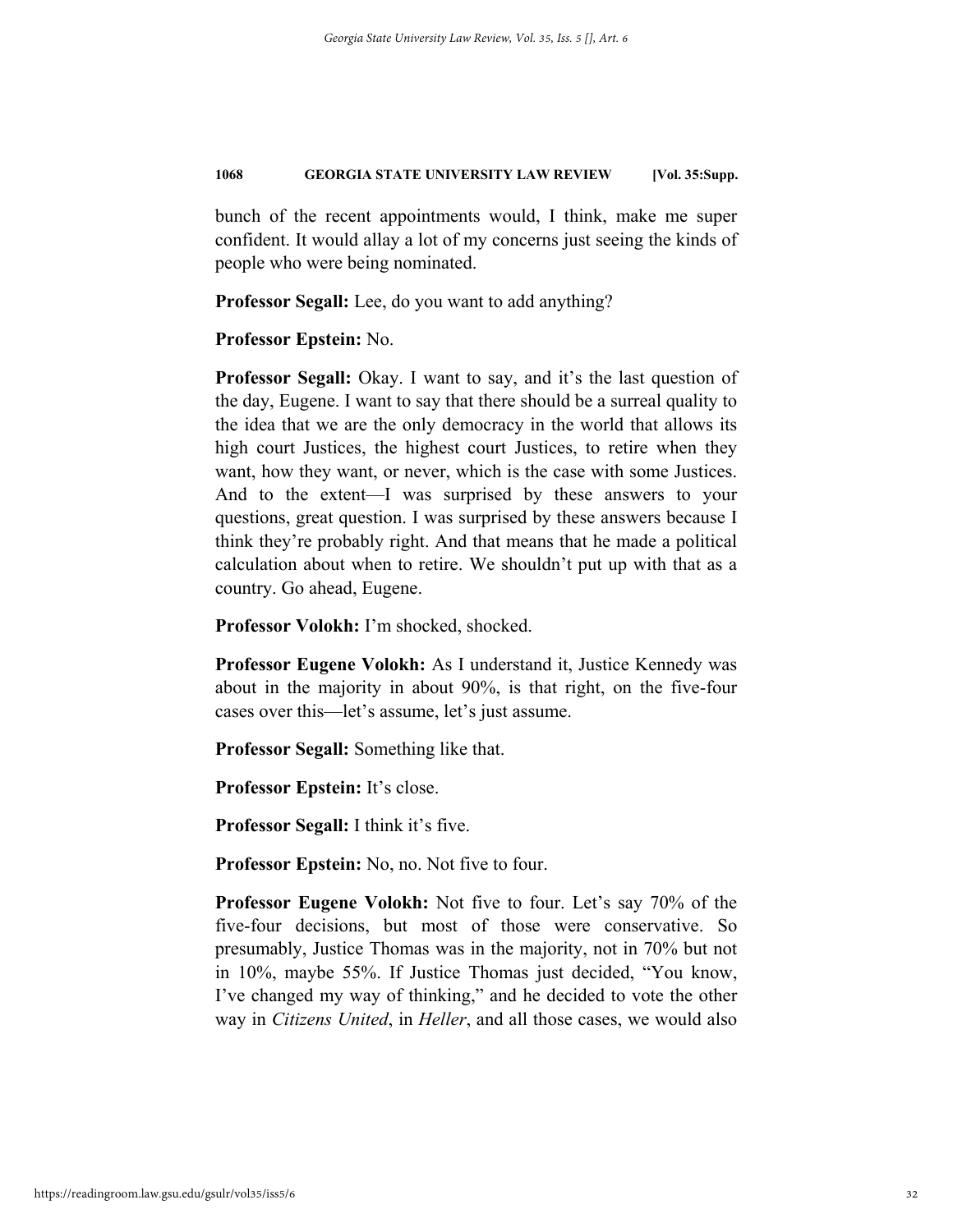have had the opposite results. It's just we would have had it in a smaller range of cases, but I think what was driving it is nobody expects it from Justice Thomas. So, he's just predictable. It's not that he lacks the power. It's that we're pretty confident how he's going to use it.

So as a result, that lacks drama. But if I'm right, then that may be the gulf. It may be that Justice Kennedy had power at the level of 70% and Justice Thomas at the level of 55%, not a huge gulf. It's just we weren't quite sure in a lot of those cases where Justice Kennedy would go. Incidentally, you can imagine, and this may be a version of what Sasha was saying, you can imagine a situation where Justice Kennedy was also a swing voter but completely predictable just because we happened to know where he would go on everything just because he had spoken so clearly about it.

Then again, he'd be a swing voter, he'd be more often the deciding factor than the others, but it still would be that the gulf would be at a seventy to fifty-five level. So, I'm wondering if we may be exaggerating as a result of that.

**Professor Volokh:** Well, I think there are two separate issues. One of them is whether someone's the median, and another is whether they're unpredictable. So, for example, sometimes someone's the median, but you're not sure who it is. Sometimes you have a median voter, you know that they're the median, but you know that they're somewhere in the middle, but they could be here or here—or someone could be the median and you know exactly where they are. I think when we talk about how much power a person has, I always think of it in terms of perturbations of the world. Like you can imagine nearby universes where Kennedy is here or here, and those are close universes. So, in all those close universes, the change of Kennedy changes the rule, but in all of the close universes where Thomas changes, it doesn't change the rule because that rule is determined by Kennedy.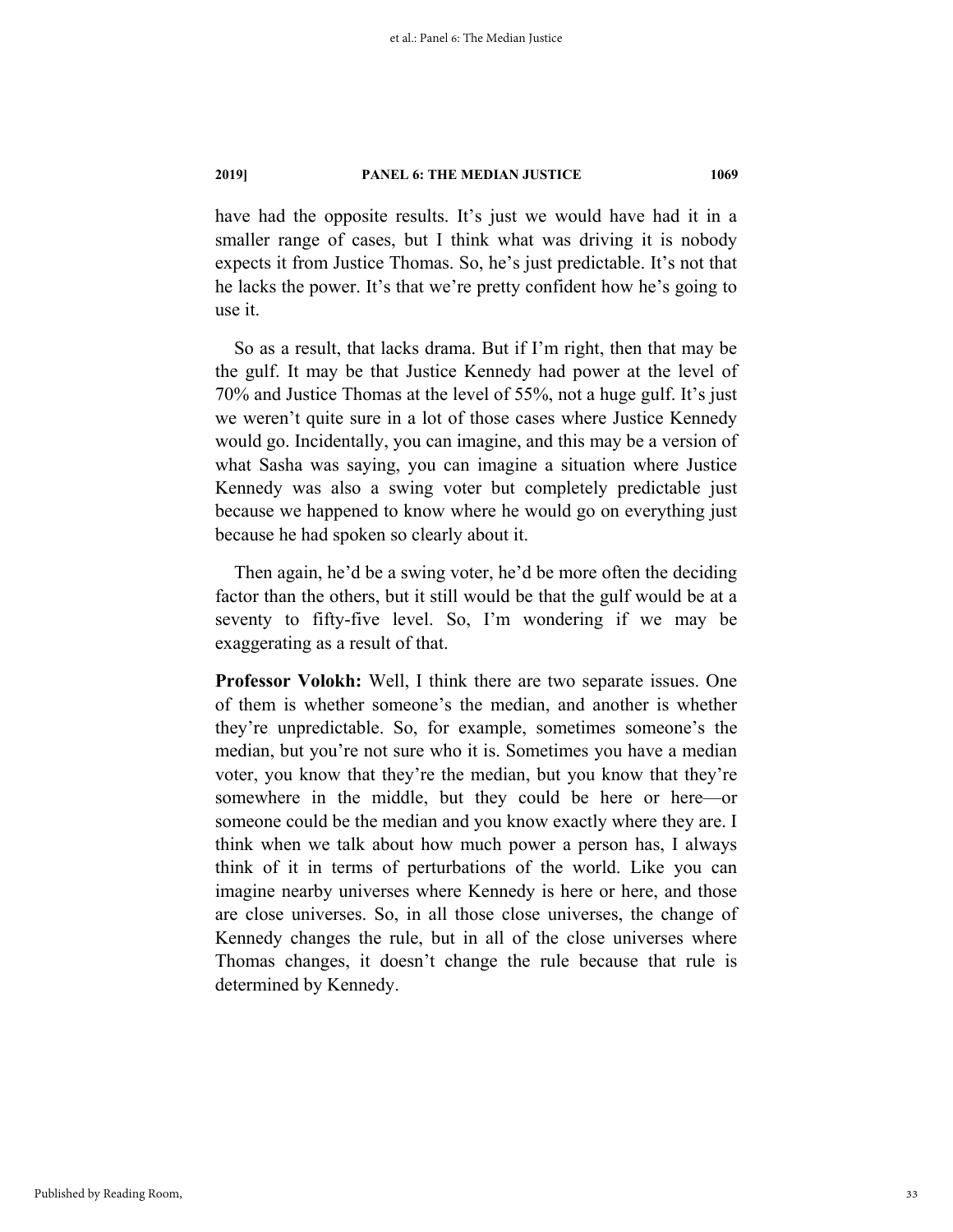**Professor Eugene Volokh:** Thomas voted the other way in *Citizens United*.

**Professor Adler:** But Thomas would have to move—I think part of the idea is that in a lot of those cases, Thomas also has to move further.

**Professor Volokh:** If you imagine ideal points, then moving the ideal point from here to here is a bigger perturbation of the world.

**Professor Segall:** But there is one thing no one today has suggested, and Mike, forgive me in the back row when I suggest this. It is possible. These are human beings. This country has a tendency to not see Supreme Court Justices as—I'm lecturing now—as human beings. These are human beings. It is possible that one of the reasons Justice Kennedy was the swing Justice for seventeen years was because he wanted to be. In other words, it is absolute—Rick Garnett of Notre Dame, I think, believes this. If I'm wrong, I apologize to Rick, but part of what's going on here is a non-legal, non-ideological, non-partisan personality trait that this person liked to have control.

And if there is any truth in that or some truth—I'm sure there's a little bit of truth in that. If there's enough truth to matter in that description, it again goes to, I think—what I hope this whole day was about to some degree—was what kind of institution this Supreme Court is. I can't believe Sasha demeaned, ten minutes ago, the idea that you asked that we should have deliberation and persuasion and try to—on these incredibly hard issues, the 40%, Jonathan, 30% of cases that are really hard, wouldn't we want them to go into a room and fight it out, and they don't do that. They do not do that. And maybe they didn't do that because they knew it didn't matter. Justice Kennedy was going to take it over anyway. Any of you guys want the last word on this? All right. Jonathan, go ahead. I'll give it to you.

**Professor Adler:** I would agree with you, they don't do that enough, but we do know of cases in which Justices flip, cases in which Scalia lost a majority because he wouldn't tone down his rhetoric, cases in